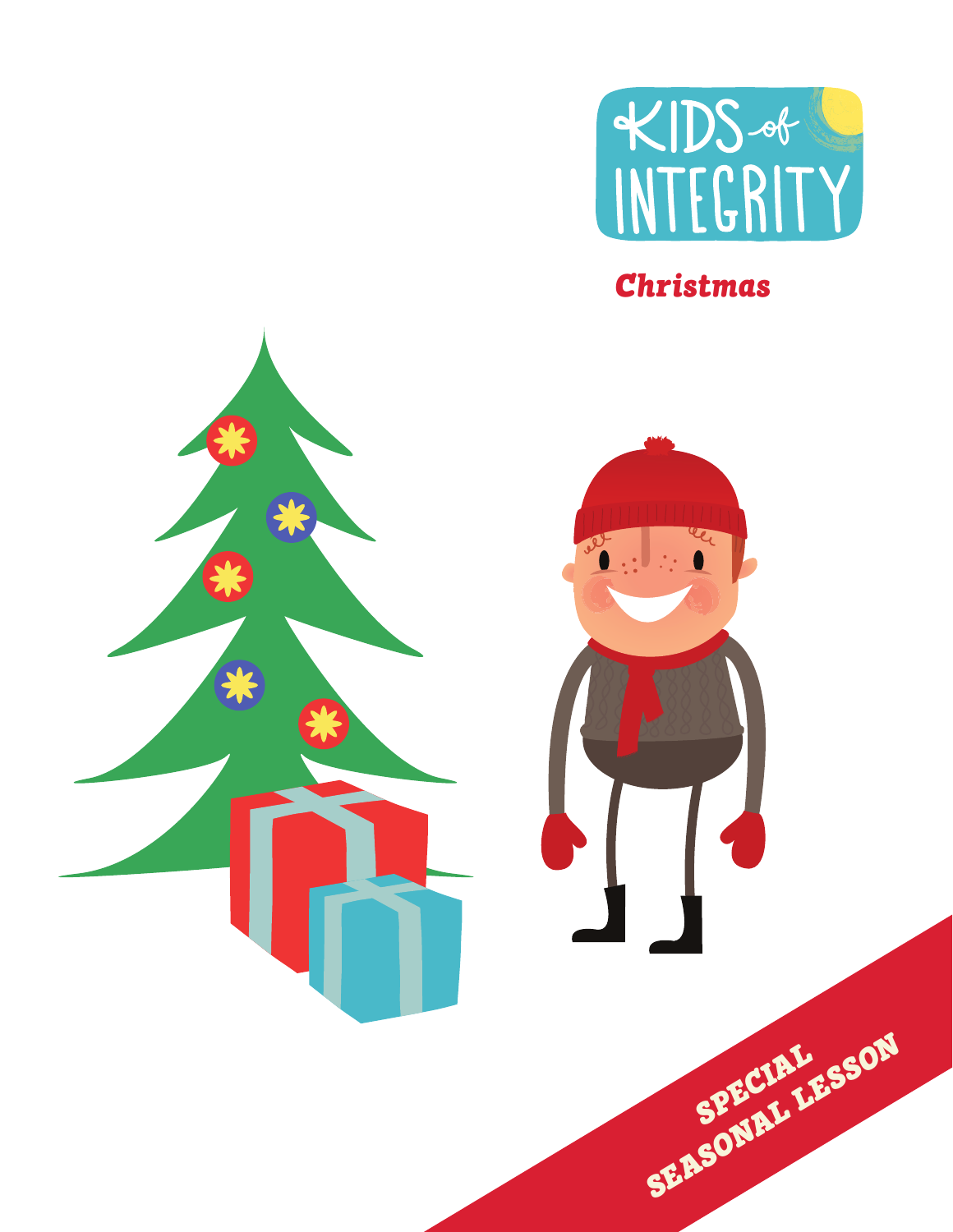*Turn your family's Christmas preparations into holy moments with Jesus! Use these simple ideas to transform seasonal tasks like hanging lights and wrapping gifts into fun lessons that help kids focus on Jesus' birth and the importance of spreading Jesus' love and peace in your home.*

Choose from 12 different suggestions (or "12 days of Christmas") that each touch on a different character trait to help kids:

- show kindess to others
- be quick to forgive
- cooperate with siblings
- focus on giving to others, rather than receiving gifts for themselves
- keep their thoughts centred on God's amazing love throughout the Christmas season.

σ

# Lesson contents

| Parents' prayer      | 2  |
|----------------------|----|
| Kids talk with God   | 3  |
| Speak a blessing     | 3  |
| Memory verses        | 4  |
| Kick-off craft       | 4  |
| <b>Bible stories</b> | 6  |
| Hands-on options     | 21 |
|                      |    |

# Parents' prayer

*As you prepare to lead your children through some of the activities suggested here, begin by meeting the Lord in prayer and asking Him to help you guide your children lovingly and wisely during this lesson. If you wish, you can use one of these sample prayers. Choose from the first, shorter version for busy days, or the second prayer for more relaxed days.*

# *Sample prayer for a busy day*

Lord Jesus, You say, "Come to Me, all you who are weary and burdened, and I will give you rest" (Matthew 11:28). I welcome Your invitation as I do need a rest! Let me be yoked to the tasks *You* have set out for me today instead of my Christmas "prep" list. I lay my self-imposed weariness and burdens at Your feet. Please replace them with the burdens You have for me - those that are light and easy. Jesus, I want to learn from You. May I be a student of Your gentle and humble heart so I can find the elusive soul rest I crave and truly celebrate the joy of this season.

I praise You Father, Lord of heaven and earth, because You take pleasure in hiding things from the wise and learned, and instead reveal them to little children. In child-like faith I pray, asking that You will show Yourself to and (*list*) and (*list*) *all of your family members*) this Christmas season (Matthew 11:25). Please send Your gift of Shalom to our home. We long for the "holy heart hush" that happens when we dwell closely with You and end up over-filled with Your Spirit such that Your "loveliness" spills out of us and onto others. Amen.

### *Alternative sample prayer*

God of love, this is how You showed Your love among us: You sent Your one and only Son into the world that we might live through Him (1 John 4:9). You sent us Your love, wrapped up as a bundled baby in a manger. Thank you for loving us so much that You sent Your sinless Son, Jesus, to die in our place so that our sins are forgiven and we can look forward to spending eternity with You (John 3:16). Heaven must be so full of peace and joy and the power of Your presence! This season we want to practice singing with the seraphs, "Holy, holy, holy is the Lord Almighty; the whole earth is full of His glory" (Isaiah 6:3). Please grace our lives with the same closeness that Adam and Eve had with You in the Garden of Eden.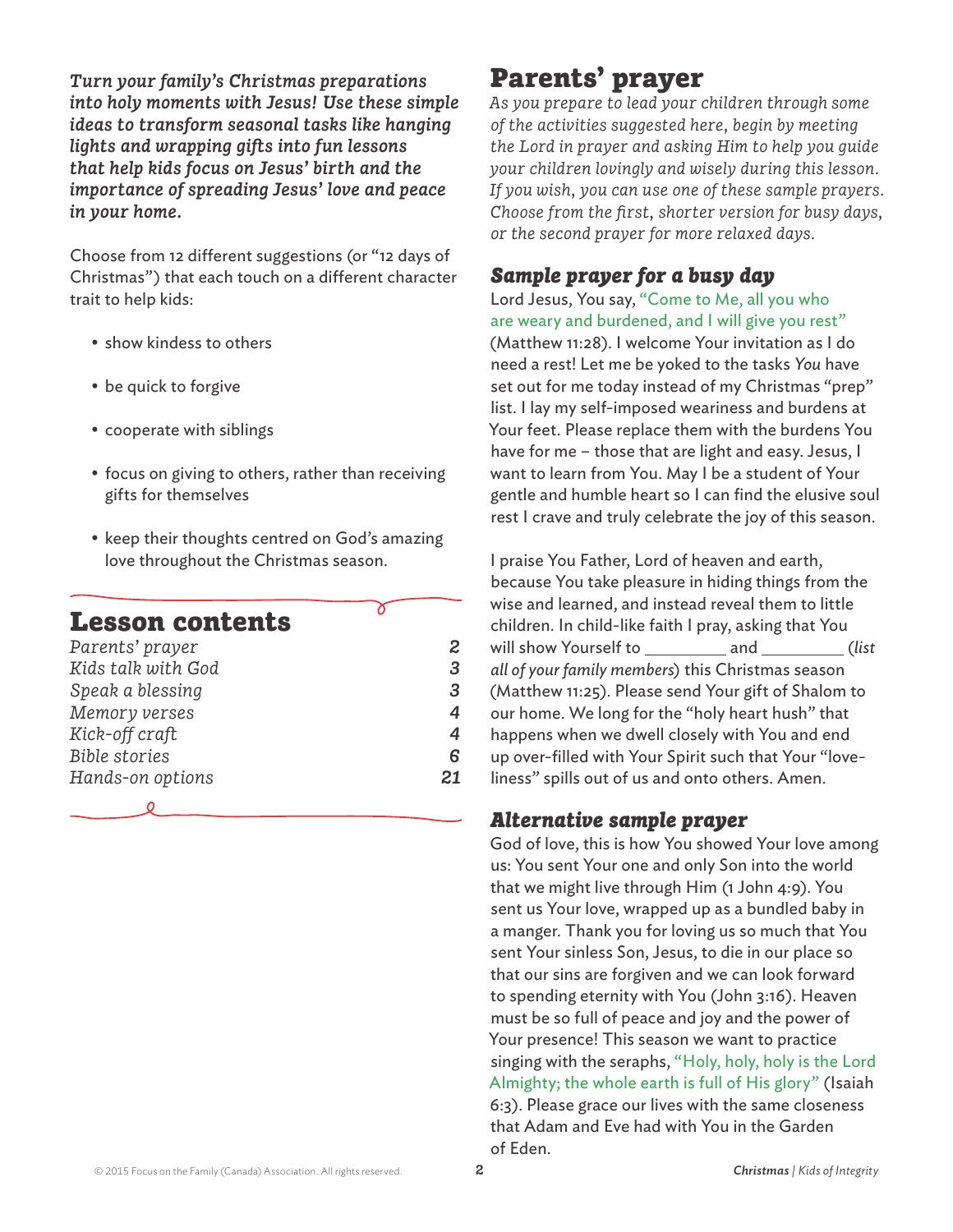You alone are perfect and holy, yet You love me in all of my un-loveliness (Romans 5:6-8). You see my impatience and hear my terse replies that are actually rude. When I excuse my tendency to be easily angered by pointing to my lack of sleep or someone else's behaviour, You are near. You are my uninvited guest when I have pity parties and make life all about me. In the privacy of my heart, You are aware of the way I keep track of the ways others have wronged me and (*list any other ways you know that you fall short of God's perfect standard of love as defined in 1 Corinthians 13:4-5*). I know this saddens You and I am sorry.

Trying to "live in love" on my own is a hopeless endeavour, but Your Word gives me hope from Christ's promise, "If anyone loves Me he will obey My teaching. My Father will love him, and We will come to him and make Our home with him" (John 14:23). What an amazing promise and what an enormous calling! So yes, please, send Your Spirit to live in me and teach me to live in You and Your love (1 John 4:16).

You ask us to lay down our lives like Jesus did, and You tell us that this is the greatest kind of love there is (1 John 3:16, John 15:13). I pray for myself, my spouse and our children, and May we bring glory to You through living lives characterized by self-sacrificial love. Humanly this is impossible, but with You all things are possible (Mark 10:24). With Your Spirit in us, it may even be possible for us to live in such love that we can put up our Christmas tree or (*add your own ideas*) this year without arguing

or fighting.

Our hope is that others will be drawn to You because they see we are sincerely devoted to one another in brotherly love and that we honour others above ourselves (Romans 12:9-10). Let them see and understand that all that is lovely in us is from You! We invite the grace of the Lord Jesus Christ and the love of God and the fellowship of the Holy Spirit to be in our home and in our hearts (2 Corinthians 13:14). Jesus, come in all of Your "loveliness" and fill us so full of Your love that we can't help but share it. May Your Spirit dwell with us and in us today, filling us with peace and joy because You are near. Amen.

# Kids talk with God

*These sample prayers will help your children talk to God about the truths in this Christmas lesson.*

# *Sample prayers*

Dear God, I just love Christmas and I love You too! Amen.

Happy Birthday Jesus. I love you. Amen.

Dear God, things don't feel very Christmas-y at our house today. Please be here with us and fill our home with (love, joy, peace, patience, kindness, etc.) instead of (*list the opposite*). Amen.

Jesus, thank you for the gift of Your Holy Spirit. We love You, Jesus, and we are so happy Your Spirit lives with us and in us (1 John 4:13). Amen.

Jesus, You gave Your life for us. Please help us to be willing to give up having our own way today so we can live in love (John 15:12-13). Amen.

Jesus, we want our home to be a "fight-free zone." Please send Your Holy Spirit to teach us to be humble, gentle, patient and loving (Ephesians 4:2-3). Amen.

Dear Jesus, we want to say "I love You" in words *and* in the way we treat each other. Please send Your Holy Spirit to teach us to love everyone like You do (1 John 3:18). Amen.

# Speak a blessing

*Affirmation is so important for learning! Here are some ways you can compliment your children when you notice them practicing what they are learning from this Christmas lesson.*

- Peek-a-boo! I see Jesus' joy / love / peace shining out of you!
- I can smell the sweetness of Jesus' joy here. It makes our home feel so Christmas-y!
- You are sharing Jesus' love. What a great way to celebrate His birthday!

ਨ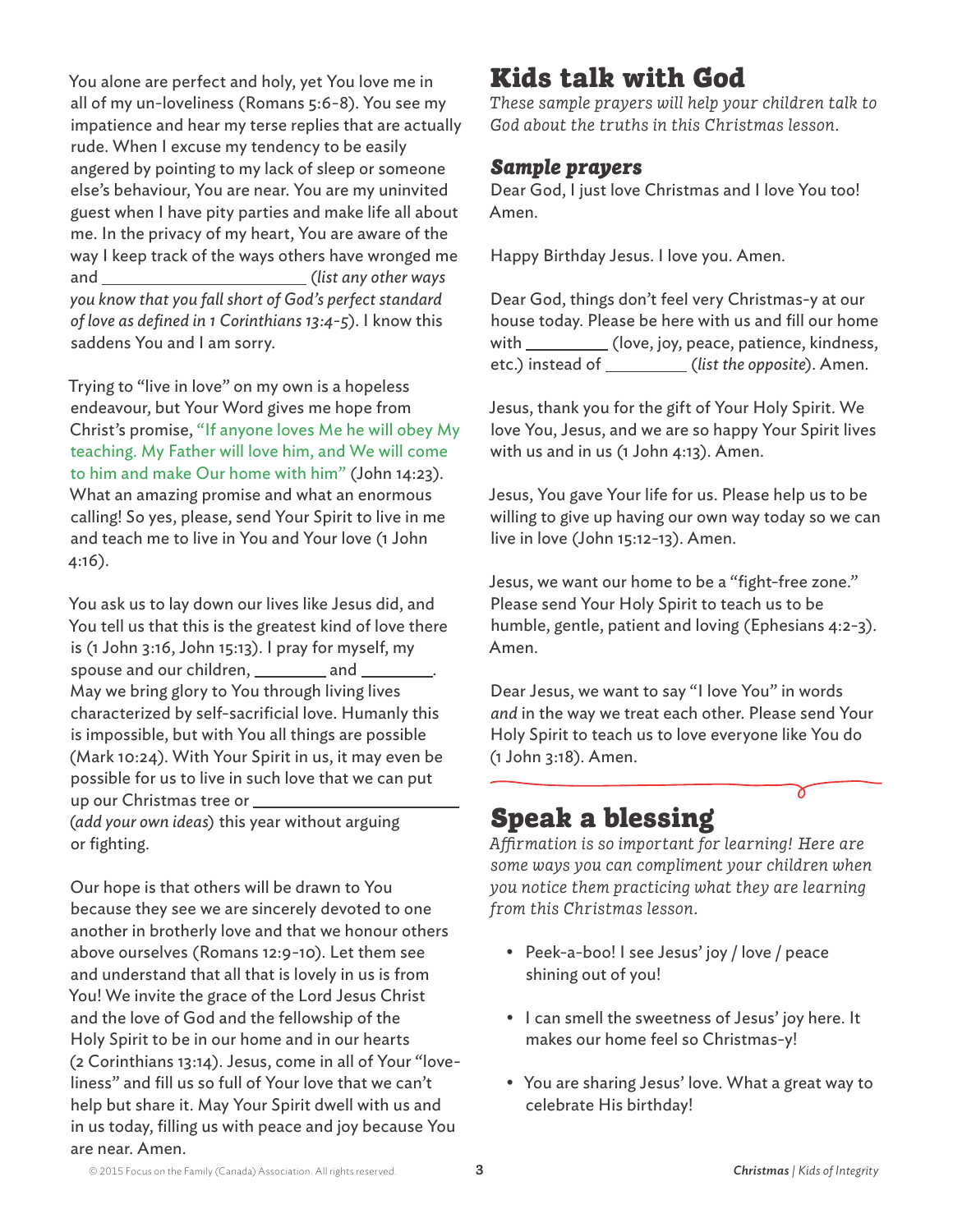- I noticed that you are being a peacemaker. Thank you for helping to make our home a happy place to be.
- It really feels like Christmas when we share Jesus' love with others.
- **1201**, thank you for sharing Jesus' love by . (*Describe the way your child was kind / loving.*)
- You are acting like Jesus. Jesus is happy when His kids share His love with each other.

# Memory verses

*Choose a verse, or part of a verse, that your kids can learn during your Christmas study. Aim to review the verse at least once a day.*

1 John 4:12 "No one has ever seen God; but if we love one another, God lives in us and His love is made complete in us."

Psalm 27:1a "The Lord is my light and my salvation – whom shall I fear?"

Isaiah 2:5 "Come, O house of Jacob, let us walk in the light of the Lord."

John 8:12 "When Jesus spoke again to the people, He said, 'I am the light of the world. Whoever follows Me will never walk in darkness, but will have the light of life.'"

Matthew 5:14,16 "You are the light of the world. A city on a hill cannot be hidden. . . . In the same way, let your light shine before men, that they may see your good deeds and praise your Father in heaven."

δ

# Kick-off craft

*For this kick-off craft, you'll help your children make a willow wreath wrapped with ribbon. Each time you complete one of the 12 "days" of this Christmas lesson, you'll add additional items to your wreath to remind you of each character trait you've studied.*

# *Willow wreath Christmas decoration* **Directions**

You'll need the following supplies:

- an 8-10" willow wreath
- ribbon in two colours a metre of each colour per wreath
- an extra length of ribbon to hang the wreath
- a low-temperature glue gun
- a plastic or paper heart.

For additional Bible story sections you choose from this lesson, each child will need:

- day 1 (harmony): a tiny wrapped gift box
- day 2 (joy): a drinking straw
- day 3 (courtesy): a Hershey's Kiss chocolate
- day 4 (forgiveness): a pretzel snack
- day 5 (generosity): a favourite candy
- day 6 (obedience): a birthday candle with a paper "flame"
- day 7 (cooperation): a tiny paper chain
- day 8 (kindness): a small angel
- day 9 (righteousness): a star or bulb from a string of Christmas lights
- day 10 (acceptance): a sprig from an evergreen tree
- day 11 (compassion): an adhesive bandage
- day 12 (contentedness): a tiny bundle of hay or dried grass.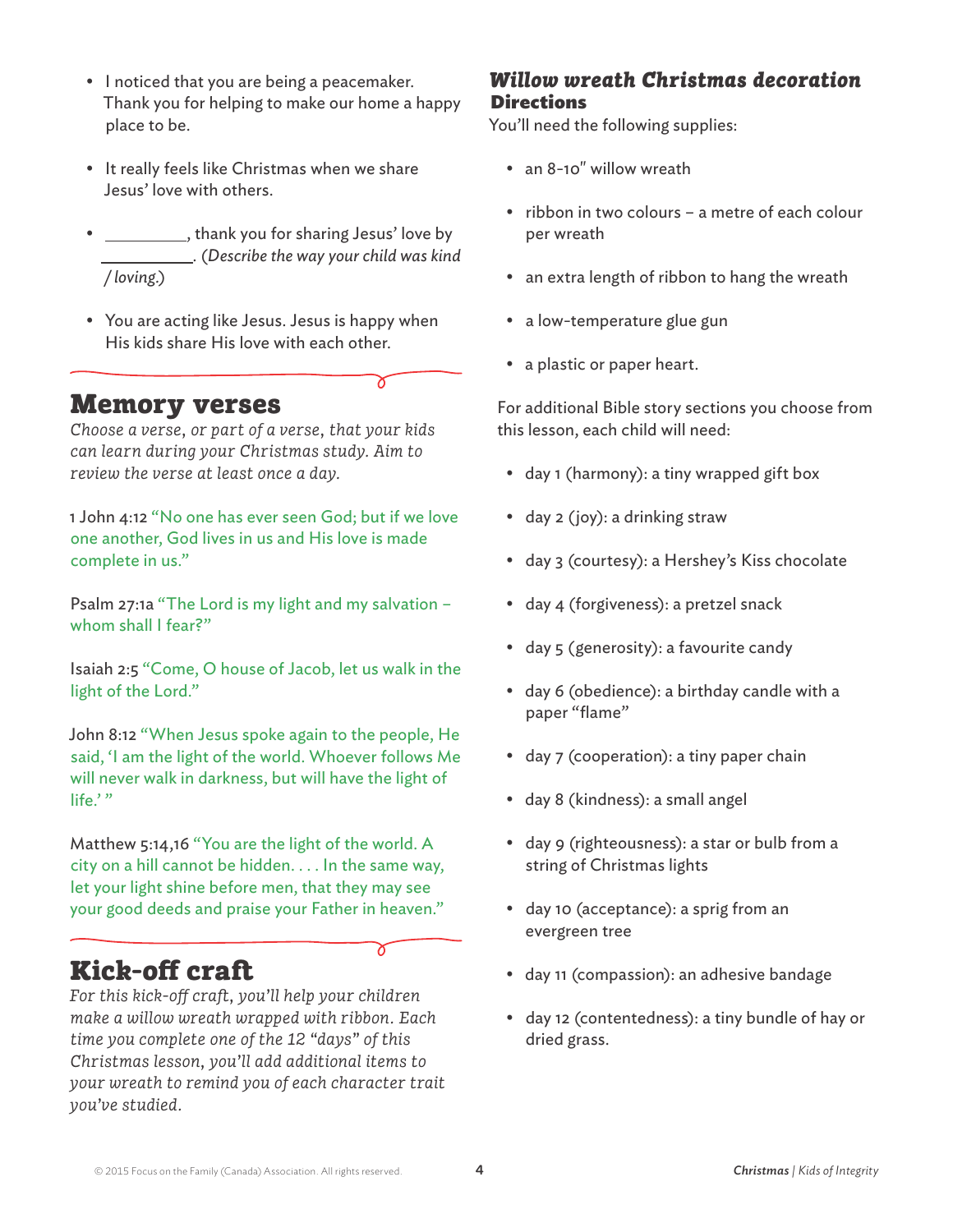- **1** Secure one end of the ribbon to each wreath with a knot or a spot of glue.
- *2* Have your children weave the ribbon through the willow branches in any fashion they choose. (Taping the end of the ribbon with some masking tape will stiffen it slightly, making it easier to weave through the wreath.)
- *3* Glue a plastic or paper heart shape to each wreath.
- *4* As you work, share your thoughts prompted by the discussion questions.
- *5* Make a loop with remaining ribbon and tie each child's wreath to the back of their chair at the meal table. (Or display them elsewhere if you wish.)

### Questions for discussion

- What is the best part of Christmas?
- Is there a special food or treat that reminds you of Christmas?
- Do you have any favourite Christmas songs you like to sing?
- Is there anything you don't like about Christmas?
- Is there someone you would like to give a gift to this Christmas?
- Can you tell me about a time when someone did something kind for you?
- When God sent us Jesus, what was He really sending us?

### Key concepts

Christmas is such a special time of year. There are so many things to love about Christmas! I think God loves Christmas too. My guess is that He likes it when we make an extra special effort over Christmas to think about Jesus and His love.

To make your wreaths: A long time ago, people didn't celebrate Christmas, because Jesus hadn't been born yet. In those days, people didn't have electricity either. There were no switches to turn lights on after it got dark. And flashlights hadn't been invented yet. Oil lamps and fires provided all the light, and nighttime was very dark.

> Before Jesus was born, people also had a lot of darkness in their hearts. All their sin made them feel lost and lonely. God's Word says the people were like a flock of sheep who were lost, because they didn't have a shepherd (Jeremiah 50:6, Mark 6:34). Even the people who were supposed to be helping all the other people be close to God were confused. It was like they were blind people leading others who were also blind (Matthew 23:16-26).

> God knew the only way to get rid of all the darkness and sin was to send the people His love. God decided that His Son Jesus would be the perfect gift because Jesus would live with the people and teach them about God's love (1 John 4:7-12, Matthew 9:35-36).

> Today we added a heart to our wreaths because the heart reminds us of the first Christmas and the gift of love God sent when He gave us Jesus.

Our wreaths themselves are like God's love, too, because each wreath is a circle that has no start and no end. The Bible tells us that God's love is everlasting, meaning it goes on forever and ever (Jeremiah 31:3).

God's Word says, "No one has ever seen God; but if we love one another, God lives in us and His love is made complete in us" (1 John 4:12). Have you seen Jesus' love anywhere or in anyone today?

Between now and Christmas, we will be adding a few more items to our wreaths to remind us how we can show God's love to others

### *If you wish, you can end your craft time in prayer:*

*Dear God, thank you for loving us with love that goes on forever and ever. Thank you for loving us enough to send us Your son Jesus. We love You! Please send Your Spirit to live in us so that we can love everyone like You do. Amen.*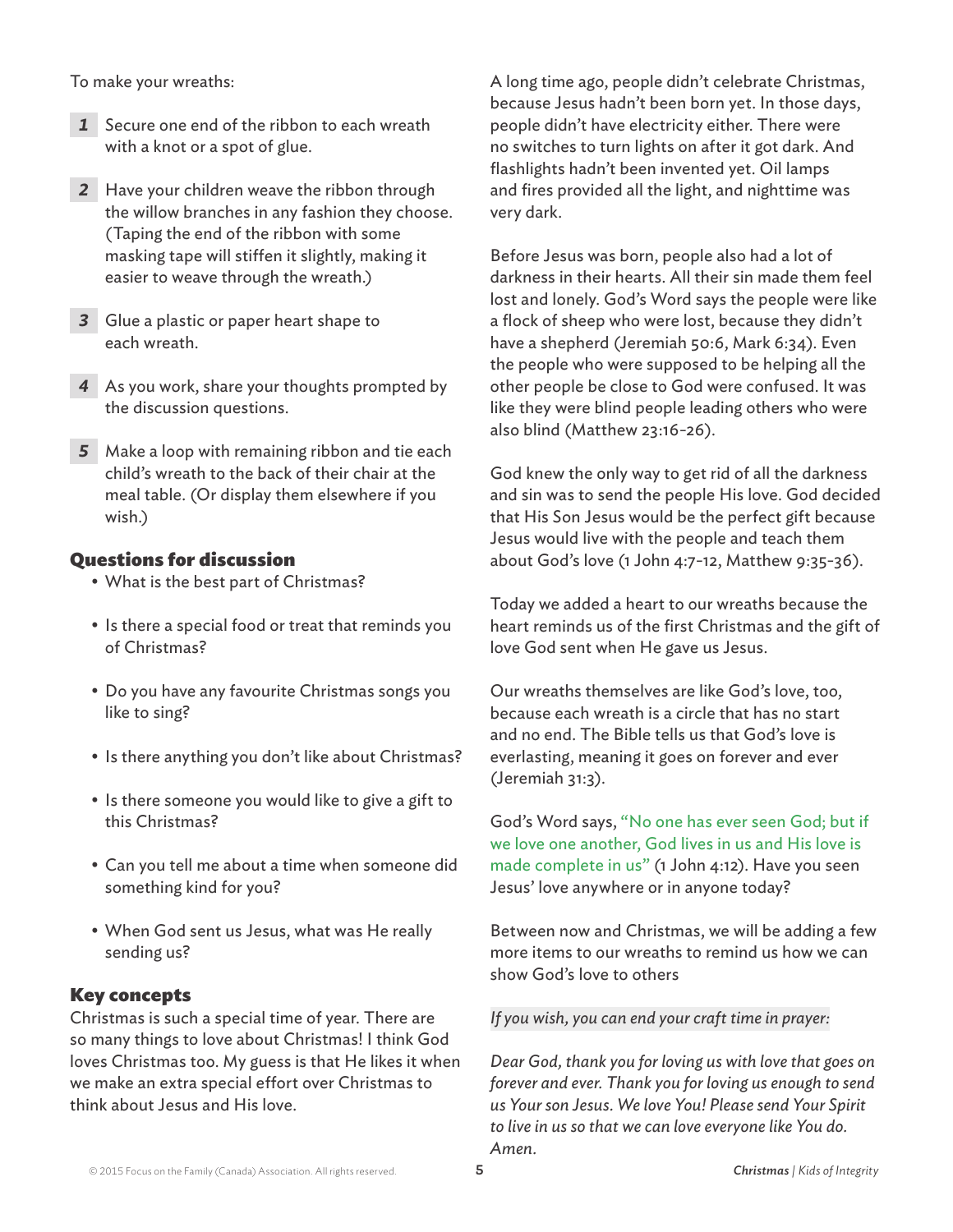# Bible stories

*This Christmas lesson is structured a little differently from most of the other* Kids of Integrity *lessons. With this lesson, you can do as few or as many of the following "twelve days of Christmas" Bible stories and activities as you wish.* 

*The Bible stories may be familiar from other* Kids of Integrity *lessons, but the related discussion questions have a Christmas theme.*

# *Day 1: A lesson in harmony*

**Theme:** God's Spirit living in us brings us peace, and helps us live in harmony with others.

**Lead-in activity:** Wrap some gifts together. Wrap one empty box as a beautiful gift (this will serve as an object lesson later).

### **Bible story:**

*Pray to start your Bible story discussion time. First read Micah 5:4-5a, then pray along these lines:*

*Lord, You are Yahweh Shalom, the Lord of Peace. Please be our shepherd and fill every corner of our home with Your peace, because we want to stay close to You and to live in peaceful harmony with other members of our family. Amen.*

Read Genesis 2:19-22.

# Questions for discussion

- 1. If you had been born in the Garden of Eden, what would be the best part about living there?
- 2. Would you have enjoyed the job of naming the animals?
- 3. How would it feel to walk and talk with God like you would with another person? (Wonderful? Scary? Both?)

*If you wish, you could take a break here and have some fun pretending you're in the Garden of Eden. Use a script that goes something like this:*

*Oh look! There's a butterfly that looks like a rainbow! Try hugging this huge tree. What a freshlooking stream! There goes an otter. Shall we see if he will let us pet him? Wow! I see some funnylooking fruit that look like banana berries. Who wants to try one? Look over there! I see a tiger! Who wants to take a ride?*

Read Genesis 3:1-13,20-24.

- 4. How did Adam and Eve ruin the peace that existed between themselves and God?
- 5. What kind of excuses did they make to explain why they had disobeyed God and eaten the one and only fruit God had told them *not* to eat?
- 6. Have you ever done something wrong and tried to blame it on someone else?
- 7. What do you think Adam and Eve said when God told them they had to leave the Garden of Eden? (That also meant they would not feel so close to God anymore.)

# Key concepts

The words "Shalom aleichem" mean "Peace be with you." "Shalom" is a word used in many countries as a way to say hello or goodbye. Can you say "Shalom"?

Today people all over the world are searching for shalom, or peace. Our sense of deep peace was lost when Adam and Eve were sent out of the Garden of Eden.

As much as God may have wanted to give Adam and Eve a second chance, Adam and Eve had sinned so they were no longer able to experience Shalom – the joy of being close to God and the peace that His presence brings.

It must have been very sad for Adam and Even when they had to leave the garden. I can imagine them calling back to God, "We'll miss you so much!" And from what we know about God, I can imagine God was very sad too (Exodus 25:8; John 1:14; Revelation 21:3).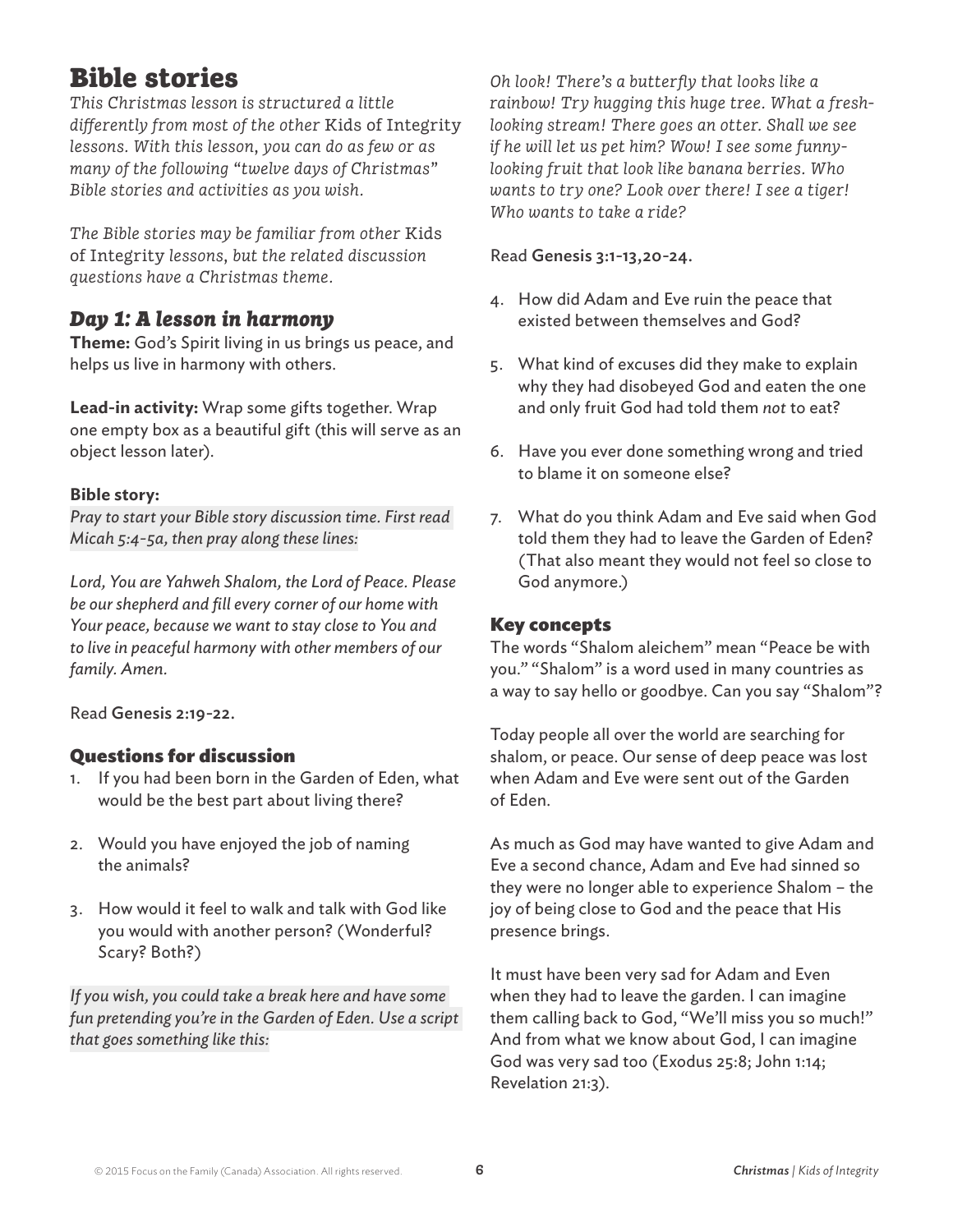Adam and Eve eventually had children and grandchildren, but the children, and even the adults, bickered all the time, and people grew more and more wicked, until every thought they had was evil. The Bible records that God "was grieved that He had made man on the earth, and His heart was filled with pain" (Genesis 6:5-6).

That's true for us today too. Our sin fills God's heart with pain and it separates us from Him (Isaiah 59:2).

The good news is that God sent His Son, Jesus, who was born into the world that first Christmas, to die for us and take the punishment for all the wrong things we have done or said or thought. Now anyone who asks can have their sins forgiven and enjoy living at peace with God and in close relationship with Him (John 3:16, John 14:6, 1 John 1:8-9).

God wants to help us keep all the sin out of our lives so that we can stay living closely with Him, and so we can live in peace with others. And so, He sent us the Holy Spirit.

When we ask God to clean the sin out of our heart, God sends His Spirit to live in us, just like God lived with Adam and Eve in the Garden of Eden. We can't see Him or smell Him or taste Him or hold Him, but the Holy Spirit is all around us – just like the air. God is delighted to give us His Holy Spirit whenever we ask Him. And the Holy Spirit brings us joy and peace, or shalom.

### *Now turn your kids' attention to your brightly wrapped gift.*

Gifts usually come from people who love us! This gift reminds us of God's gift of peace that the Holy Spirit brings to us. Let's pray and talk to God about His gift of peace.

*Pray this prayer based on Jeremiah 24:7 and Romans 15:13, or pray another prayer of your own:*

*Lord God, thank you for the gift of shalom. We want You to be our God and we want to be Your kids! Please come and make our home like a happy garden where You can walk and talk with us. We want to turn away from our sin and obey You so that our hearts can be a place* 

*where You want to live. We confess*  (have family members confess personal sin aloud or quietly)*. Please send your Holy Spirit to fill us with Your love, joy and peace. Amen.*

**Add to each child's wreath** a small wrapped gift as a symbol of God's gift of shalom. Use a tiny gift box, or wrap a small item such as an eraser or an empty matchbox.

## Make it real

Put your brightly wrapped gift under the Christmas tree to remind your family of God's gift of shalom through His Holy Spirit. Over the Christmas season, use the word "Shalom" as a greeting, but also as another way of saying, *I forgive you* or *I want the best for you* or *I choose to let God's Spirit bring peace to this relationship*, or simply as a way to say, *I love you.*

## Relevant Scripture

Jeremiah 24:7 "I will give them a heart to know Me, that I am the Lord. They will be My people, and I will be their God, for they will return to Me with all their heart."

Romans 15:13 "May the God of hope fill you with all joy and peace as you trust in Him, so that you may overflow with hope by the power of the Holy Spirit."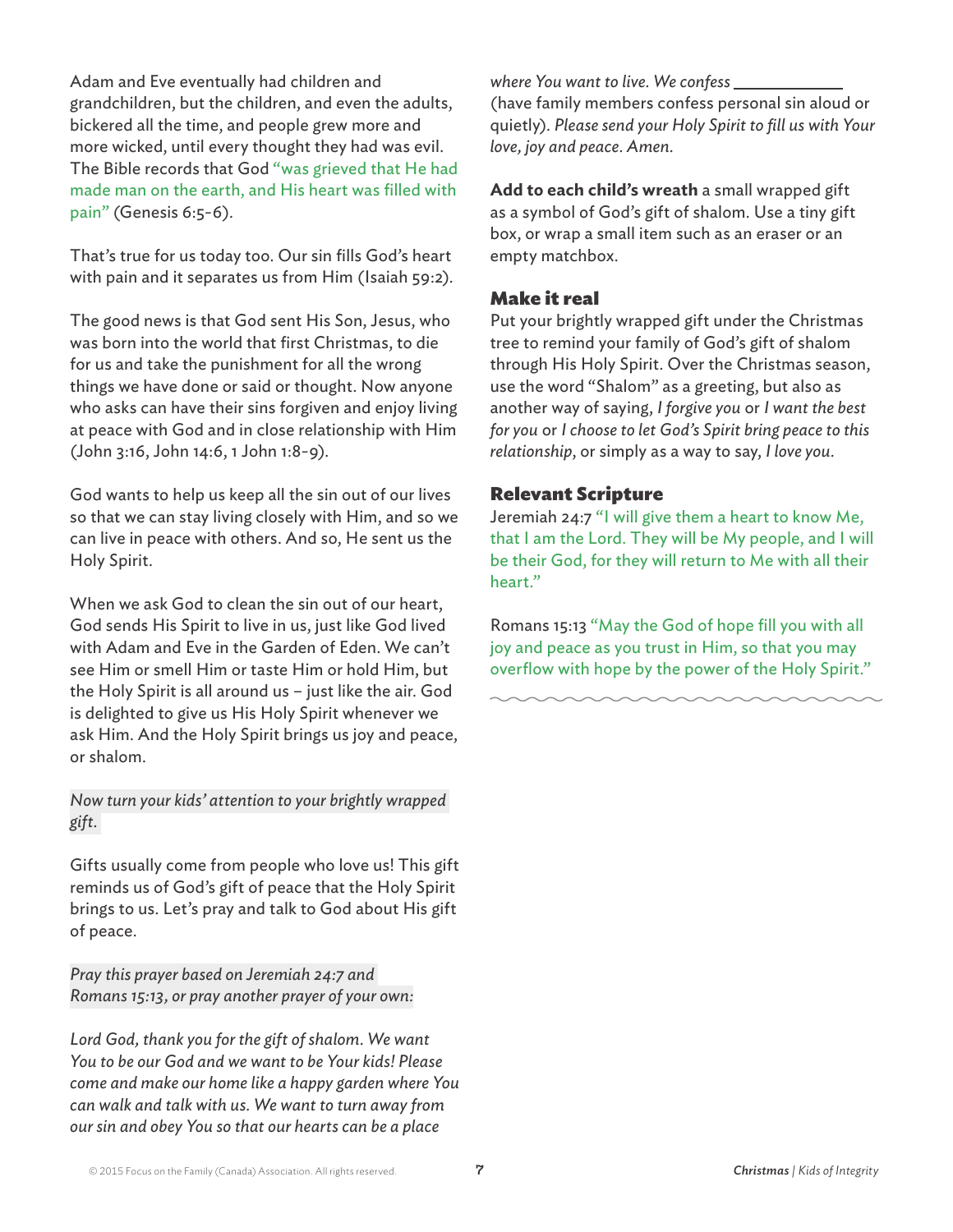# *Day 2: A lesson in joy*

**Theme:** Joy is found in Jesus – not in "stuff."

**Lead-in activity:** Make an interactive Nativity scene by dressing up dolls, teddy bears or other stuffed animals. (If you're short on time, you could instead set up a store-bought Nativity scene or simply examine a picture of the Nativity.)

Later in this lesson you'll need a drinking straw, and a spy glass for each child, made from a toilet roll tube. Together you'll go looking for joy in all the "wrong" places.

#### **Bible story:**

*To begin your Bible story and discussion time, pray this prayer based on Psalm 4:6-7:*

*Dear Jesus, we ask You to shine Your light on us today. Please fill our hearts with joy that is even greater than when we enjoy (name a favourite Christmas treat). We want to love You more than we love anything else. Amen.*

Read Luke 15:11-24.

### Questions for discussion

- 1. Why do you think the son wanted to leave home?
- 2. Where did he go looking for joy?
- 3. Did the son find joy in spending money and living wildly?
- 4. What do kids think will make them happy at Christmastime?
- 5. Where is the best place to look for joy?

### Key concepts

Many people look for joy or happiness in the wrong places. They think that getting more stuff or having lots of fun or friends will make them happy. These things may be enjoyable for a while, but happiness doesn't always last. Happiness depends on circumstances.

God does give us many good things to enjoy, but real joy comes when we have Jesus. And the joy Jesus brings us is lasting joy.

Because of Jesus, we have forgiveness of our sin, the strength to obey God's Word, and the certainty that God loves us and that we will be with Jesus in heaven someday. All these reasons for joy are possible because of Jesus (Romans 5:10-11).

*Give each child a "spy tube" made from a toilet paper roll. Search your house together using your spyglasses to find items that represent different things people try to find joy in. (For example, toys, money, entertainment, material possessions, yummy food and even other people.)*

*Each time you find an item, say "\_\_\_\_\_ might make us happy for a while, but lasting joy is found in Jesus!"*

*End your search back at your Nativity scene, where you'll find Jesus – the "right place" to find lasting joy.* 

*Read Psalm 21:6 and John 15:9-11 (see below), then pray together:*

*Jesus, we love You! We want to obey You and love You so that we can be full of joy! If we are tempted to look for joy in the wrong places, please remind us that real joy can only be found in You. Amen.*

**Add to each child's wreath** a mini spy tube as a reminder to look for joy in Jesus. (Snip a short portion off a drinking straw to make each spy tube.)

### Make it real

Use your choice of craft supplies or Christmas wrapping to decorate your toilet-roll spy tubes. Take them along when you go shopping or on Christmas errands or outings. Take note of all of the wrong places you can look for joy. Each time a wrong place is identified, refer to Jesus as the right place to find joy.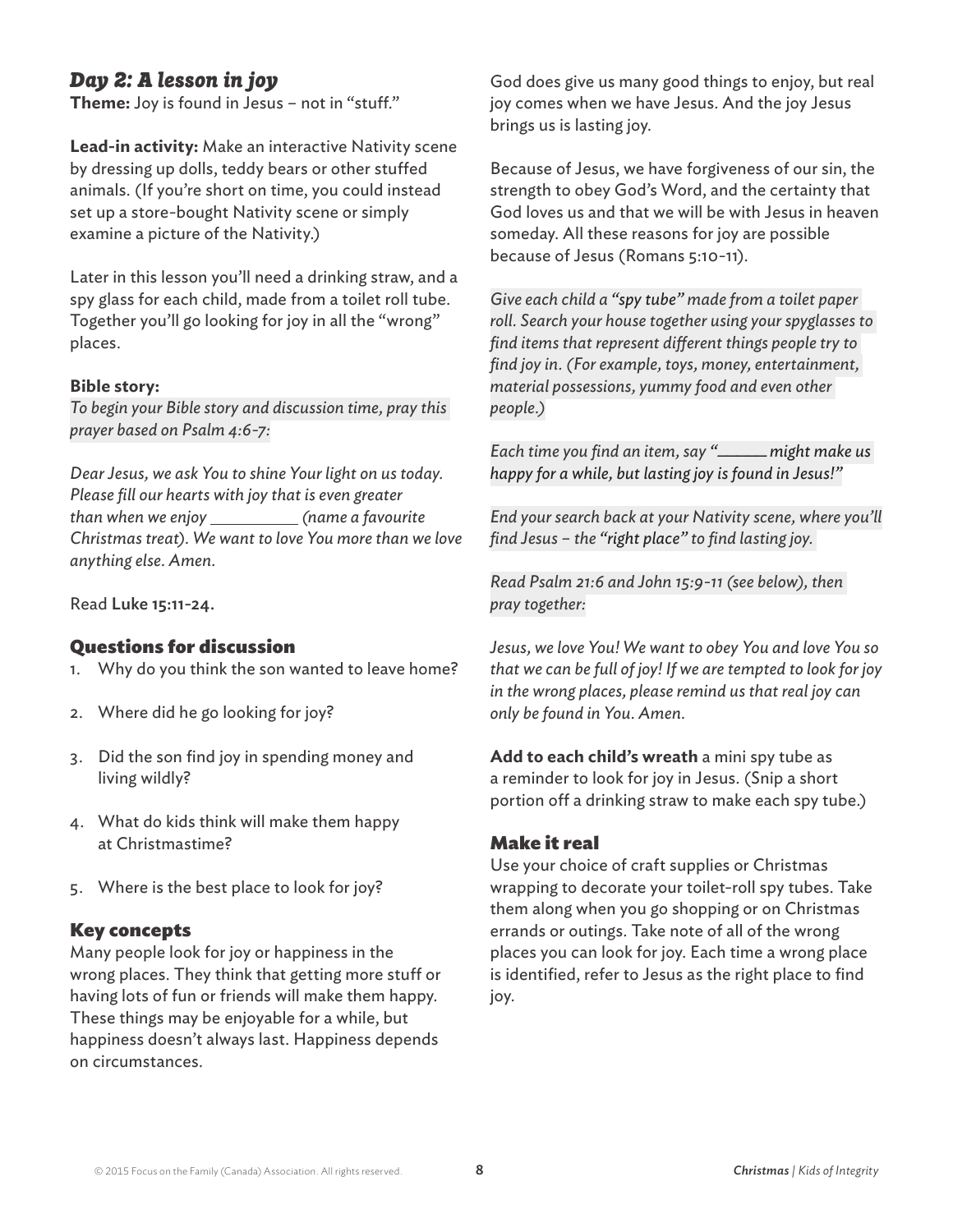### Relevant Scripture

Psalm 21:6 "Surely You have granted him eternal blessings and made him glad with the joy of Your presence."

John 15:9-11 "As the Father has loved Me, so have I loved you. Now remain in My love. If you obey My commands, you will remain in My love, just as I have obeyed My Father's commands and remain in His love. I have told you this so that My joy may be in you and that your joy may be complete."

## *Day 3: A lesson in courtesy*

**Theme:** We need say "I love you" not just in words, but in our actions too.

**Lead-in activity:** Take a break from your Christmas preparations by enjoying an outdoor activity in the cold (make a snowman, go skating or tobogganing), then warm up afterward with some hot chocolate or a warm bath.

#### **Bible story:**

*Pray this sample prayer to start your Bible story discussion:*

*Jesus, Your word says* "Dear children, let us not love with words or tongue but with actions and in truth" *(1 John 3:18). We don't want to just* say *we love people; we really want to* show *others that we love them by the things we say and do. Amen.* 

Read Matthew 12:34-37.

### Questions for discussion

- 1. How do you feel when you say hello to someone but they don't reply?
- 2. How do you feel when you try to talk to someone but they ignore you?
- 3. Have you ever been hit in the face with a snowball?
- 4. What might one person say to another that would be like a snowball in the face?
- 5. Can you think of something you can say that is like a cozy cup of hot chocolate?

6. Would you rather be a friend who is cold and harsh with their words, or a friend who is warm and comforting with their words?

### Key concepts

We communicate love to others when we treat them in a warm and friendly way (e.g., offer a friendly wave, make eye contact, say hello and express interest in them). On the other hand, we can be "cold" to one another by not smiling, by being less than friendly, or by failing to acknowledge someone else's presence or ideas.

If someone is unkind or makes a mistake, we can make life hard for them by being unforgiving – or we can choose to be gracious by being loving and gentle in our response. Cruel or unkind things that we say to others can hurt far more than we know. But when we show love in our words and actions, the "warmth" we share with others can feel like it goes right down inside them.

*Close your discussion time with this prayer, or a similar one:*

*Jesus, we believe You are God's son! We want to obey You and we want to love others like You do! Thank you for the good gift of Your Spirit. During this busy Christmas season, help us through Your Holy Spirit so others see and feel Your love through us. We want Your love to show in the things we say and do. Amen.*

**Add to each child's wreath** a Hershey's Kiss chocolate as a reminder to show love to others with words *and* actions.

### Make it real

While interacting with each other over the holidays, use terms like "cold," "icy" or "snowball in the face" to remind your kids how unkind communication impacts others. Affirm your children when they are gracious and kind by saying, "That felt like a cup of hot chocolate on a cold day," or "That was sweeter than a Hershey's Kiss."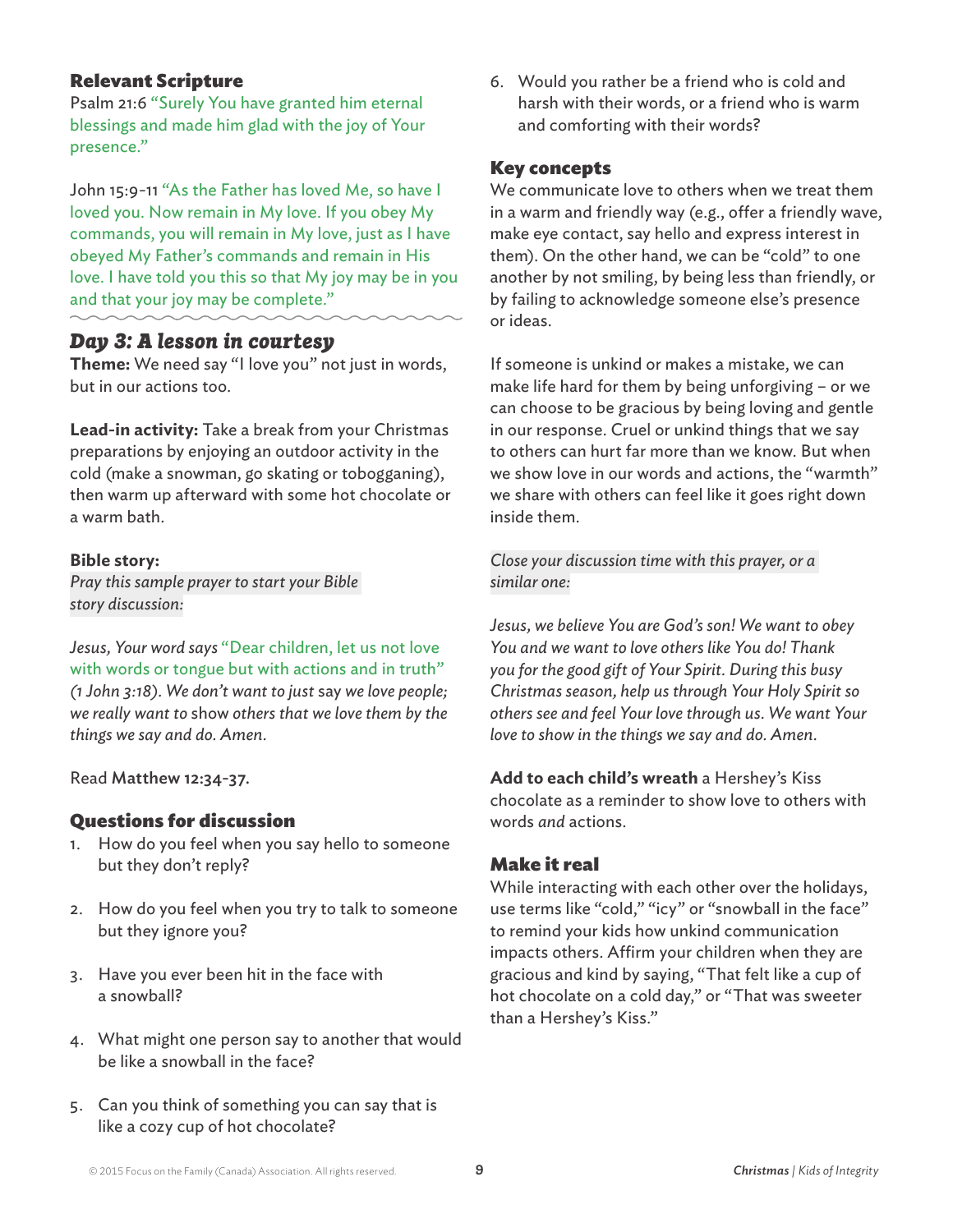### Relevant Scripture

Proverbs 12:18 "Reckless words pierce like a sword, but the tongue of the wise brings healing."

1 John 3:23 "And this is His command: to believe in the name of His Son, Jesus Christ, and to love one another as He commanded us. Those who obey His commands live in Him, and He in them. And this is how we know that He lives in us: We know it by the Spirit He gave us."

# *Day 4: A lesson in forgiveness*

**Theme:** Love forgives others for their sins.

**Lead-in activity:** Have fun baking soft, heart-shaped Christmas pretzels together. (See recipe provided on the next page.) Sample both some hard, storebought pretzels, and your soft pretzels, and discuss which you prefer.

If you're short on time, simply purchase both hard and soft pretzels. Alternatively, you could buy readymade dough to bake soft, heart-shaped pretzels.

### **Bible story:**

*Pray to start your discussion time. First read Ephesians 4:32, then pray along these lines:*

*Lord Jesus, the Bible says we should forgive each other, just as You forgave us. Sometimes this is hard, but we ask You to come and fill our hearts with Your love so we can love and forgive like You do. Amen.*

Read Matthew 18:21-35.

### Questions for discussion

- 1. In this story that Jesus told, what did the king do for the first servant?
- 2. Was the servant thankful?
- 3. Why did the king become angry with the first servant?
- 4. When do you find it hard to forgive?
- 5. Have you ever had someone refuse to forgive you? How does it feel?
- 6. Do you deserve to have your sins forgiven?
- 7. Today's Bible story reminds me of our pretzels. Were our hard pretzels salty or sweet?
- 8. Do you like the taste of salt?
- 9. Would you rather eat a little bit of salt, or a little bit of sugar?
- 10. How does it feel when you get salt in a cut?

### Key concepts

When someone has done something wrong, they usually feel badly about it. When we refuse to forgive them, it is like putting salt in a cut  $-$  it makes something that is already painful sting even more.

When we are impatient and refuse to forgive, we are like the hard, salty pretzels that have no flexibility or "give" to them. If we refuse to forgive someone, we can be called "hard-hearted." And like the salt on the hard pretzel, we can cause someone extra pain.

When we are patient with others and willing to forgive someone, we are like the soft pretzels that bounce back when squeezed or under pressure. Our hearts are soft, and our attitude is flexible. And like the sweetness of the soft pretzels, there is sweetness in our relationships with others too.

We don't deserve God's love and we don't deserve to have our sins forgiven. However, God is loving and gracious and He forgives us anyway. When we forgive others, it is as though we are giving them the same gift of grace and mercy that God gives to us.

We made our soft pretzels into heart shapes to remind us that God wants us to share His love with each other by forgiving each other.

*Read 1 Peter 4:8 and Colossians 3:13 together, then pray together:*

*Jesus, sometimes our hearts get hard and all twisted up with (anger, pain, jealousy) like a pretzel. Please keep our hearts soft and help us to be willing to forgive, even when we are (hurting, angry,*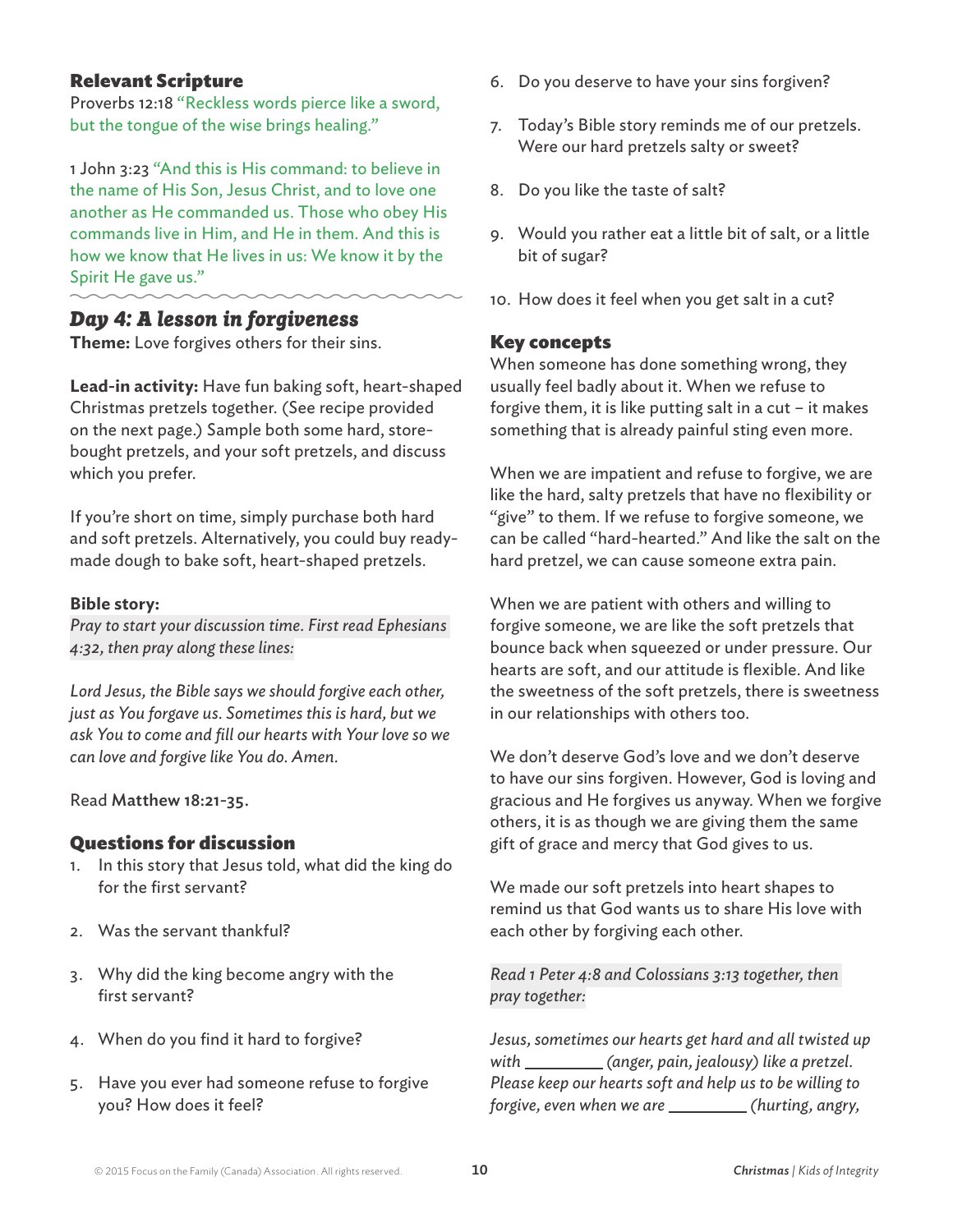*unhappy, disappointed). Is there anybody You want us to forgive right now? Please bring them to mind. Amen.*

**Add to each child's wreath** a hard, salty pretzel to serve as a reminder of the importance of being "softhearted" and willing to forgive.

### Make it real

For the rest of the Christmas season, when you see someone in your family being hard-hearted toward another person, gently ask them if they are acting like a soft pretzel or a hard, salty pretzel.

### Relevant Scripture

1 Peter 4:8 "Above all, love each other deeply, because love covers over a multitude of sins."

Colossians 3:13 "Bear with each other and forgive whatever grievances you may have against one another. Forgive as the Lord forgave you."

# *Christmas Pretzels Bread Dough Recipe*

*This recipe is designed for a bread machine, but can be used to make bread in the traditional way too.*

2 cups white flour (Robin Hood Best for Bread is excellent)

2 ½ cups whole wheat flour (use white if you prefer) ½ cup unsweetened pumpkin puree or mashed potatoes or applesauce

- ⅛ tsp salt
- 2 Tbsp sugar
- 2 Tbsp butter
- 1 cup milk
- 1 egg

 $2\frac{1}{2}$  tsp yeast

3 tsp white sugar for sprinkling on top

- **1** Add the ingredients in the order suggested by your bread machine manufacturer and run the "dough" cycle.
- *2* When the dough is ready, place the entire batch of dough on a firm surface. Using a rolling pin, roll out the entire batch of dough until it is approximately 1 cm thick.
- *3* Use a knife to cut the dough into strips about 2 cm wide.
- *4* Dampen your hands slightly, then roll the strips into "snakes" or "ropes" about 20 cm long and 1.5 cm in diameter.
- *5* Lay two ropes of dough of equal length side by side on your work surface. Pinch both ends of the dough ropes together (like two snakes with their heads and tails pinched together).
- *6* Once the ends are joined, push the ropes apart to make an O shape. Then take one joined end and drag it into the centre of the circle to form a heart shape.
- *7* Place the pretzels on a non-stick or lightly oiled pan.
- *8* Spray or brush the pretzels with cooking oil and sprinkle them with sugar.
- *9* Cover the pretzels loosely with plastic wrap and place them in a warm, draft-free place to rise until they double in size (1-2 hours).
- *10* Bake at 425 °F for 12-15 minutes or until golden brown.
- 11 Store pretzels in airtight container for up to three days. They also freeze well.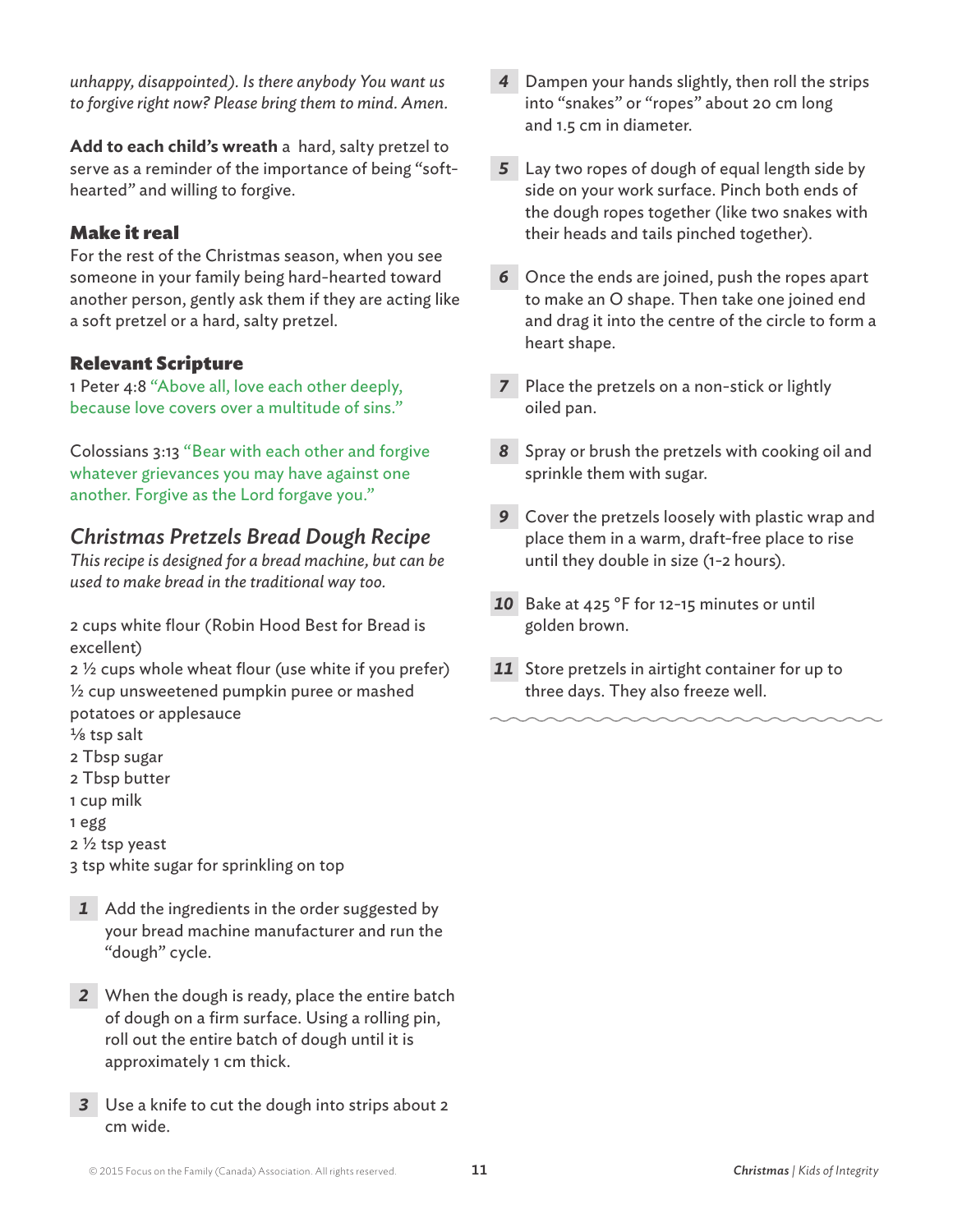# *Day 5: A lesson in generosity*

**Theme:** When we are generous, God gives us joy in return.

**Lead-in activity:** Have fun singing together *The Twelve Days of Christmas*. Then announce to your children that you are going to give them "the 12 candies of Christmas." Let your children decide how to divide up the 12 candies, but throw in a couple of "bonus" candies, so that the candy won't divide equally. Watch to see who is generous to others by being willing to accept the smaller pile.

#### **Bible story:**

*Begin your Bible story and discussion time by reading 1 John 3:15-17,20, then pray together:*

*Jesus, it is easy to want to keep things for ourselves. Would You teach us to share? We need You to help us get excited about giving things away. Amen.*

Read Matthew 19:16-30.

### Questions for discussion

- 1. Was it hard to decide how to share out the candy?
- 2. What did the rich young man brag about when he met Jesus?
- 3. What did Jesus tell him?
- 4. Then what did the rich young man do?
- 5. Is it harder to share if you have a lot, or a little?
- 6. What is the question Santa asks all the kids who come to sit on his knee?
- 7. Do you think you *need* more toys, or do you just *want* more toys?
- 8. Would Jesus want us to be more concerned about getting, or about giving?

### Key concepts

The song that we sang, *The Twelve Days of Christmas,* goes on and on about the gifts someone got for Christmas. But God wants us to focus not on what we can *get*, but on what we can *give* to others. He wants us to care for the needs of others, especially those who have less than we do. He also promises to bless those who take care of others.

When we are generous, it honours God. When we are good to others, it is as though we are being good to God (Matthew 25:40). When we ignore the needs of others, it is as though we are neglecting God (Matthew 25:45).

Can you think of something you can do personally to help and bless someone else?

*Close your discussion time with this prayer, or a similar one:*

*Dear God, thank you for Your love. Please put lots of Your love in our hearts and teach us how to give it away to others. Amen.*

**Add to each child's wreath** a favourite candy to remind everyone that God wants us to be generous to others.

### Make it real

Make it a challenge to find creative ways to "give" to other family members each day over the Christmas season. Make your own *The Twelve Days of Christmas* song that focuses on what you gave to others, not what you received.

Another option is to gift some cash to your children (perhaps they can earn a little extra too) and let them choose a charity to donate the money to. To really stretch them, permit your kids to keep some of the cash if they wish, and challenge them to decide how much they will keep, and how much they will give.

### Relevant Scripture

Matthew 25:40 "The King will reply, 'I tell you the truth, whatever you did for one of the least of these brothers of mine, you did for Me.' "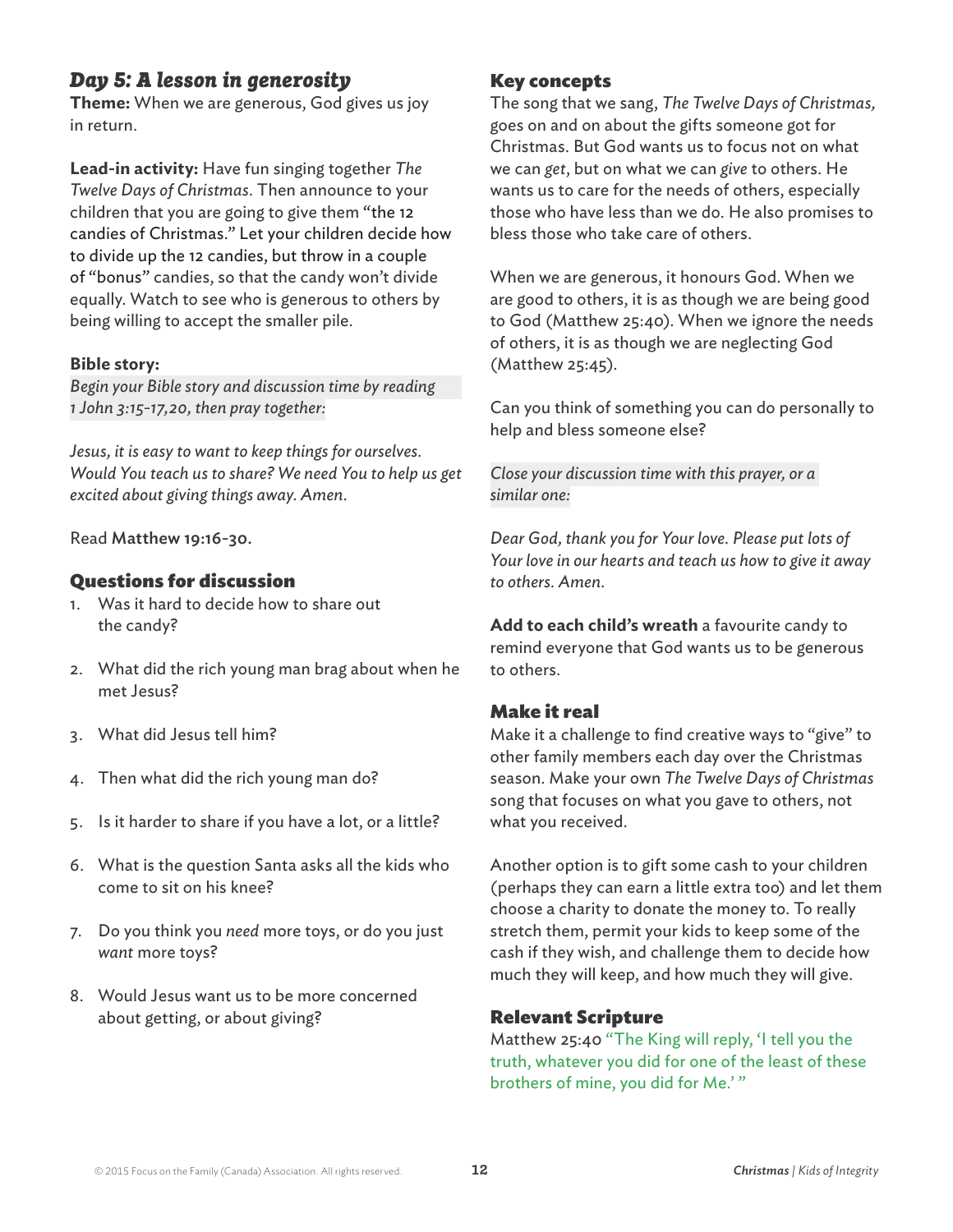Matthew 25:45 "He will reply, 'I tell you the truth, whatever you did not do for one of the least of these, you did not do for Me.' "

Acts 20:35b "It is more blessed to give than to receive."

Proverbs 22:9 "A generous man will himself be blessed, for he shares his food with the poor."

# *Day 6: A lesson in obedience*

**Theme:** To love Jesus means to listen to Him and obey Him.

**Lead-in activity:** Go for a drive or a walk around your neighbourhood to admire the Christmas lights decorating people's homes. When you get home, play a game of Flashlight Hide and Seek. Hide in a darkened room, then turn on a flashlight beside you to help your children find you. Smother them with expressions of love when they find you! Each time you are "found," share one of these verses with your children: Jeremiah 29:13, John 8:12, 2 Corinthians 4:6 and 1 John 1:5.

#### **Bible story:**

*To begin your Bible story and discussion time, read John 14:21, then pray this sample prayer:*

*Dear Jesus, we want to obey You to show You that we love You. Thank you for promising to love us and show Yourself to us. Amen.* 

Read Luke 2:4-18 and Matthew 2:1-2.

### Questions for discussion

- 1. What kind of birth announcement did God send when Jesus was born?
- 2. How did the shepherds know where to find baby Jesus?
- 3. How did the wise men find Jesus?
- 4. What kind of announcement do you think the Christmas lights in our neighbourhood are making?
- 5. Compared to a normal game of Hide and Seek, did the flashlight make it easier or harder to find the person who was hiding?
- 6. What does it mean to "seek God" or to "seek Jesus"?
- 7. Does Jesus want to be found by us?

### Key concepts

Jesus is the light of the world and He wants to be found by everyone! If the shepherds had ignored the angel's announcement of Jesus' birth, they would never have found Jesus. If the wise men had not been attentive to the star God put in the sky to show them the way, they would not have found Jesus either. We, too, need to listen to God's voice and be willing to follow His leading in our lives. God wants us to search for Him eagerly – just like when we played Hide and Seek – and He promises to be found by those who look for Him! His Word says, "You will seek Me and find Me when you seek Me with all your heart" (Jeremiah 29:13). We seek God by praying, worshipping, reading the Bible and obeying what God says.

*Close your discussion time with this prayer, or a similar one:*

*Jesus, we know You love us, because You were willing to be born on Earth to help us. It's Your birthday and we want to give You the gift of our love in return. We know that loving You means listening to You and obeying You. We want to do that. Amen.*

**Add to each child's wreath** a birthday candle with a paper flame as a reminder that Jesus doesn't hide from anyone; He wants everyone to find Him and follow Him.

### Make it real

Whenever you admire Christmas lights, use it as a reminder to be seekers of Jesus – people who want to hear from Him and obey Him.

### Relevant Scripture

Jeremiah 29:13 "You will seek Me and find Me when you seek Me with all your heart."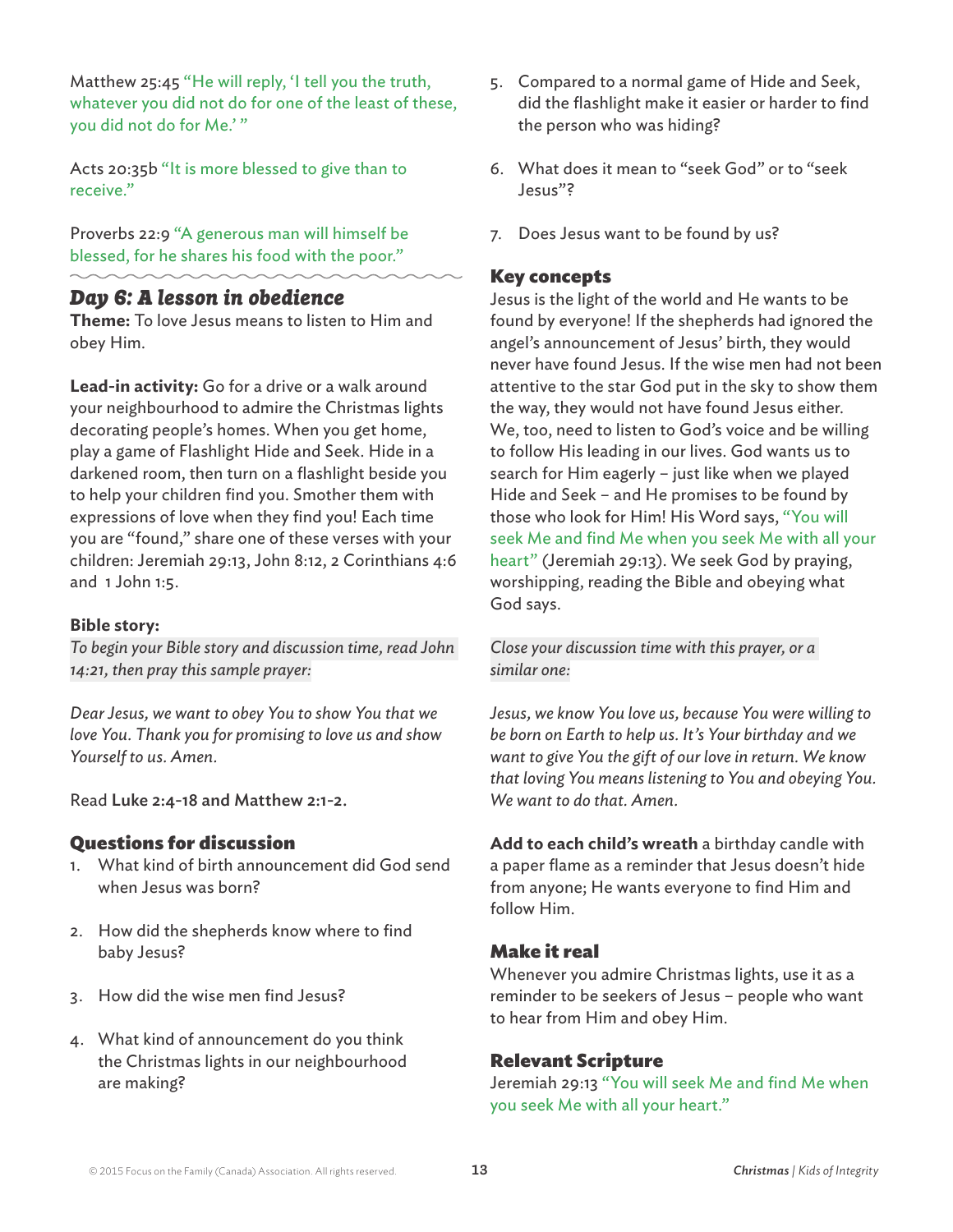1 John 5:3 "This is love for God: to obey His commands. And His commands are not burdensome."

John 14:21 "Whoever has My commands and obeys them, He is the one who loves Me. He who loves Me will be loved by My Father, and I too will love Him and show Myself to Him."

# *Day 7: A lesson in cooperation*

**Theme:** God wants us to be willing to put aside our own wishes to let others have their way.

**Lead-in activity:** Work together to build a paper chain Christmas decoration, or string popcorn and / or cranberries. As you work, emphasize the fact that you are making a "chain" and talk about the "cooperation rules" laid out in the Bible in 1 Corinthians 13:4-5.

### **Bible story:**

*Use this sample prayer or one of your own as a lead-in to your storytime:*

*Dear Jesus, it can seem that life is better when we get what we want, or when people do exactly what we want. But Your word says "Better a meal of vegetables where there is love, than a fattened calf with hatred" (Proverbs 15:17) and "Better a dry crust with peace and quiet than a house full of feasting, with strife" (Proverbs 17:1). Thank you for that reminder. We'd rather have very little, but live together in love and peace, than have a fancy home where there's lots of squabbling and people insisting on getting their own way. Amen.*

*Before reading the Bible story, share this background information:*

*In the years leading up to these events, God had allowed the king of a foreign country to capture most of the Israelites and bring them back to the foreign king's country to work as slaves. Nehemiah was working for the foreign king. When Nehemiah heard that the walls of Jerusalem (in his home country) were broken down, he asked the king for permission to return to Jerusalem to lead others in rebuilding the city walls. The king gave Nehemiah permission, so he went back to Jerusalem (Nehemiah 1:1-3, 2:4-9). When the rebuilding of the* 

*wall began, some neighbouring people wanted to put a stop to it. They made fun of the project and threatened to harm those who were building the wall.*

Read Nehemiah 4:7-21.

### Questions for discussion

- 1. Would you have been scared to stay and rebuild the wall if there were bad guys lurking around who wanted to harm you?
- 2. What did Nehemiah and the builders do?
- 3. What do you think would have happened if some of the Israelites rebuilding the wall had decided they didn't want to follow Nehemiah's plans for protection?
- 4. Do you ever have trouble agreeing with someone else's plans or ideas?
- 5. If you disagree with someone about how to do something, does that usually make a task go faster, or slower?
- 6. If you disagree with someone you're working with, do you usually have more fun or less fun doing the task?
- 7. Do you think we did a good job of cooperating together when we made our chain decoration?
- 8. What usually causes arguments in our house?

### Key concepts

Do you know what a "chain reaction" is? A chain reaction occurs when one event causes another event to happen, and that causes another event to happen, and on and on it goes. Chain reactions can be good or bad. They can make a situation better and better, or they can make a situation worse and worse.

Arguments can be like a chain reaction. Someone might start feeling a little grumpy when they don't get their way. Next thing you know, they say something unkind and hurt someone else's feelings. The other person is now grumpy too and says something mean back, and before you know it, there's punching and hitting.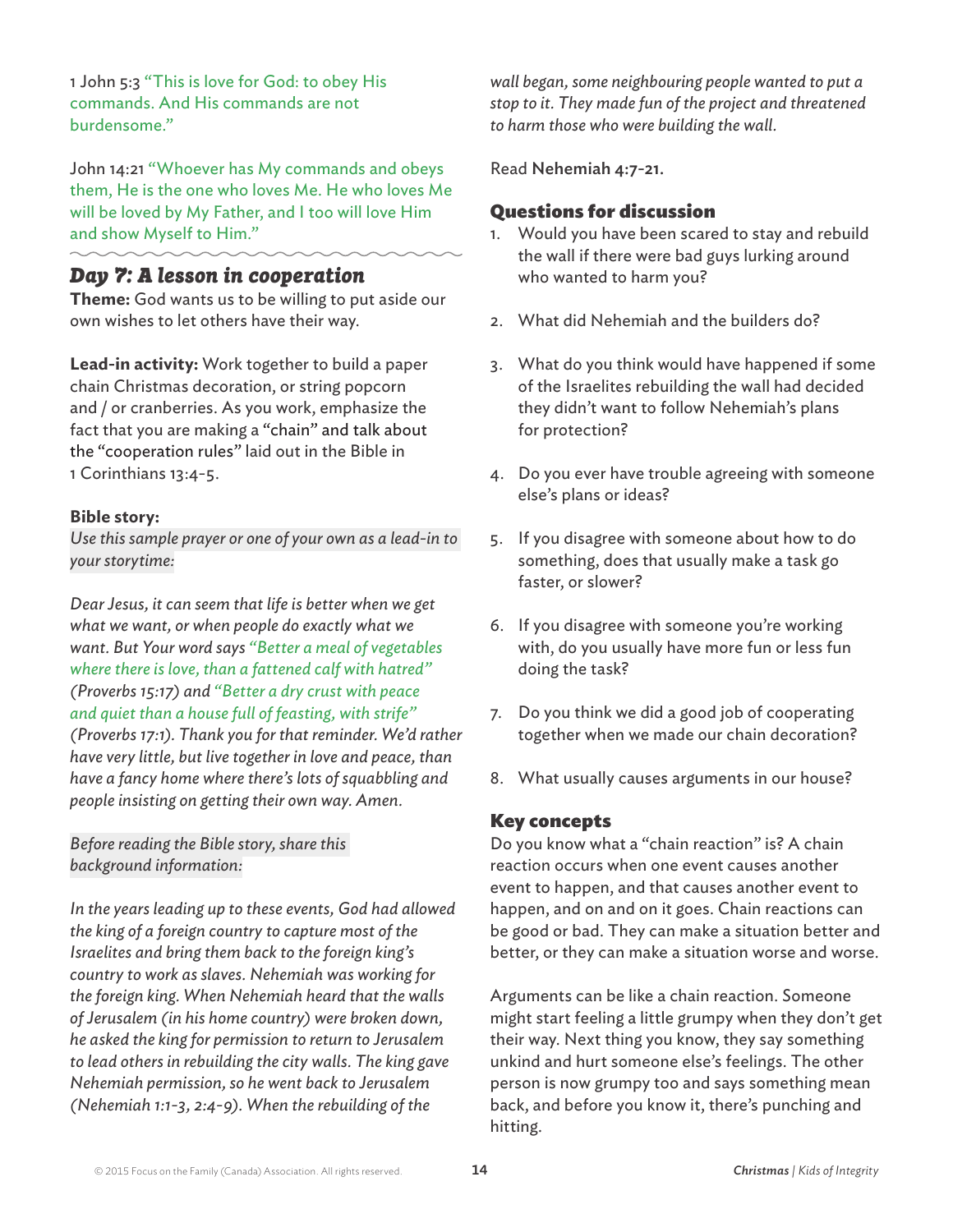But love can stop a bad chain reaction. When someone's being mean, instead of being mean back, a person can show love by saying, *You seem a bit frustrated right now. How can I help?* Or when you are playing or working together, a person can show love by cooperating and saying, *I can see you really want to try your idea. Let's try it your way first.*

Love can start a good chain reaction of its own too. When we are loving toward others, it can help them be more loving. And love can start a chain of other good reactions as well. Being loving can lead to others being more patient and kind, which in turn leads to peace and joy in our home.

In the hustle and bustle busyness of the holiday season, it's easy to be unkind, and for bad chain reactions to break out. Let's work extra hard to cooperate with one another so that only loving chain reactions happen.

*Close your discussion time with this prayer, or a similar one:*

*Dear Lord Jesus, we want our home to be decorated with the wisdom that comes from heaven, just like in James 3:17. Please send your Holy Spirit to give us Your love so that we can be peace-loving, kind, thoughtful, fair, quick to forgive and willing to let others have their way. Amen.*

**Add to each child's wreath** a tiny paper chain made of strips of paper, to remind your children to cooperate and start only loving chain reactions.

### Make it real

Watch for loving chain reactions in your home over the holiday season. Point out how someone, for example, gave another child the bigger cookie, and how that loving act of putting someone else first, in turn, led to peace.

### Relevant Scripture

1 Corinthians 13:4-5 "Love is patient, love is kind. It does not envy, it does not boast, it is not proud. It is not rude, it is not self-seeking, it is not easily angered, it keeps no record of wrongs."

James 3:17 "But the wisdom that comes from above is first of all pure; then peace-loving, considerate, submissive, full of mercy and good fruit, impartial and sincere."

# *Day 8: A lesson in kindness*

**Theme:** Kindness is "love in action"

**Lead-in activity:** Read together the book *Because Brian Hugged His Mother*, or create a similar story of your own and involve your children in adding to the story. For example, *Because Brian Hugged His Mother* starts with a boy hugging his mother in the morning. Because the mother felt loved and appreciated, she in turn did something kind for someone else, who then did something kind for another person. In the story, the postman felt pleased because the storekeeper noticed how efficient he was. The postman then complimented the baker when he dropped off the baker's mail. The baker then gave a woman some extra bread to feed to her pets.

#### **Bible story:**

*Use this sample prayer or one of your own as a lead-in to your storytime:*

*Dear Jesus, You are kind and You delight in kindness! We want to be just like You. Please show us who needs our kindness today. Amen.* 

### Read 2 Samuel 9.

*Prior to reading this story, give a brief history of who Jonathan was and the friendship between David and Jonathan:*

Saul was the King of Israel. Unfortunately, Saul was not a king who pleased God, so God chose to give the honour of being the king to another person (1 Samuel 15). The one God chose to be the next king was David, a young man who eventually came to the palace to live with King Saul.

David became very good friends with Saul's son Jonathan. After some time, King Saul became so jealous of David that he wanted to kill him. Even so, Jonathan remained David's best friend. Jonathan even gave up his position as the next king of Israel for David, and he risked his life to defend David.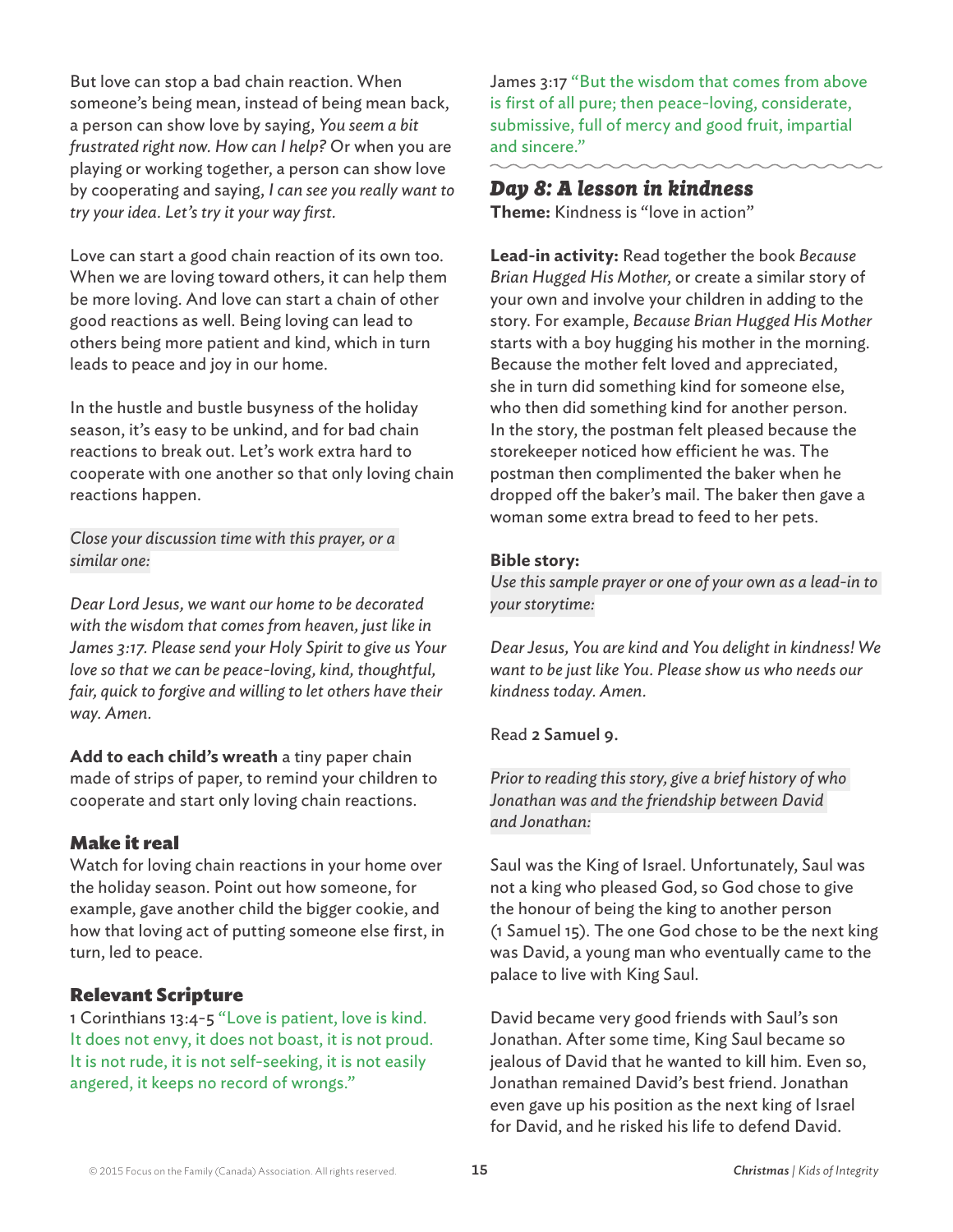Jonathan died in battle before David was made king of Israel.

### Questions for discussion

- 1. What do you remember about David?
- 2. Who was Mephibosheth?
- 3. How did David show kindness to Mephibosheth?
- 4. What do you think it would be like to eat at the king's table?
- 5. Do you think God was pleased that David was kind to Mephibosheth?
- 6. What are some ways we can be kind to those who are less fortunate than we are?

## Key concepts

King David wanted to show kindness to the family members of his friend Jonathan. He did this by returning property and honour to one of Jonathan's remaining relatives – Jonathan's son Mephibosheth. David honoured Mephibosheth by having him eat with David at his own table.

In many places in the Bible, God makes it clear that He is pleased when we are kind to others. In Jeremiah 9:24 God says, "But let him who boasts boast about this: that he understands and knows Me, that I am the Lord who exercises kindness, justice and righteousness on the earth, for in these I delight." One of the wonderful things about showing kindness to others, is that we can start a kindness "chain reaction" just like we talked about in the story *Because Brian Hugged His Mother*. Our kindness makes others feel so good, they often go on to show kindness to others in special ways.

Let's decide on something we can do to start a kindness chain reaction of our own this Christmas!

Here are some ideas – or you may like to come up with some ideas of your own: bake goodies for Mom or Dad to share at their workplace, shovel snow to surprise a neighbour, give simple gifts to those who serve in the community (e.g. store clerks, waste

collectors, custodians) or even help a family member with their chores.

*Close your discussion time with this prayer, or a similar one:*

*Father God, Your Word says "Be kind and compassionate to one another, forgiving each other, just as in Christ God forgave you. Be imitators of God, therefore, as dearly loved children and live a life of love, just as Christ loved us and gave Himself up for us as a fragrant offering and sacrifice to God." Thank you for calling us Your dearly loved children! We want to be just like Jesus and share kindness, compassion and forgiveness with everyone. May the things we do to show kindness this Christmas season start a kindness chain reaction that goes on and on to bless many people. Amen.*

**Add to each child's wreath** a small angel to remind that we can be "angels of encouragement" when we show kindness to others.

# Make it real

All through the holiday season, affirm your kids when they go out of their way to be kind to others. Model kindness yourself, by asking a store clerk how their day is going, by letting someone go ahead of you in a lineup, or by complimenting someone on the quality of their help. You might also wish to read to your children Leo Tolstoy's story *The Old Shoemaster* (also called *Papa Panov's Special Christmas*). Many versions of this story are available online.

# Relevant Scripture

Ephesians 4:32-5:2 "Be kind and compassionate to one another, forgiving each other, just as in Christ God forgave you. Be imitators of God, therefore, as dearly loved children and live a life of love, just as Christ loved us and gave Himself up for us as a fragrant offering and sacrifice to God."

# *Day 9: A lesson in righteousness*

**Theme:** When we make good choices and live a Christlike life, we can help other people find Jesus.

**Lead-in activity:** Work together to hang lights on your Christmas tree. Admire the tree with the lights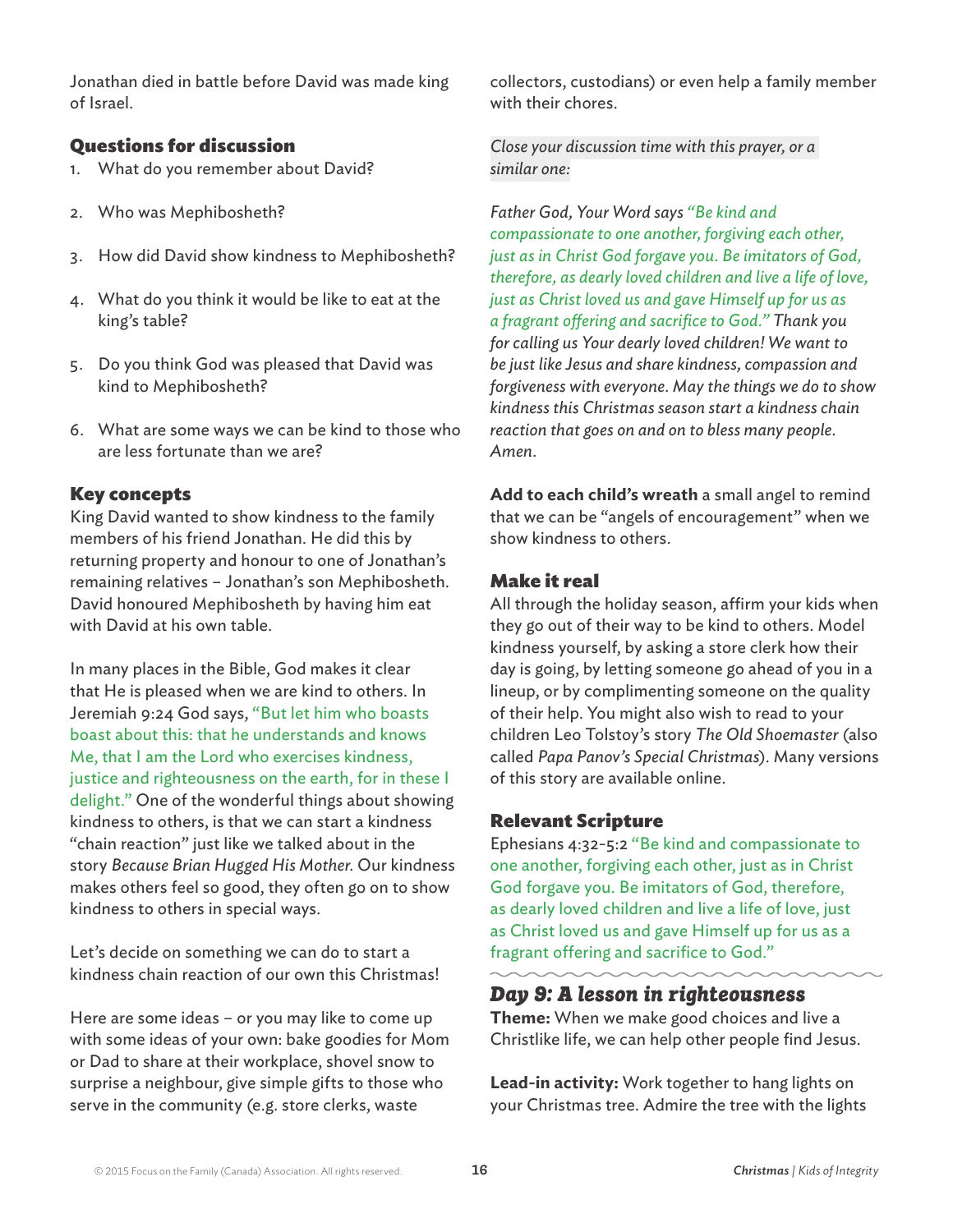off, then watch to see what a difference it makes when the lights are turned on.

### **Bible story:**

*Read John 8:12, then pray this sample prayer:*

*Dear Jesus, You are the light of the world and You want us to help You light up the world. Please teach us how to shine so that we can help other people find You, Jesus. Amen.* 

Read Genesis 39:1-6a.

### Questions for discussion

- 1. When Joseph was a slave for Potiphar, what was Joseph's job?
- 2. What did Potiphar notice about Joseph?
- 3. Joseph made choices that pleased God. If Joseph had made bad choices, how do you think his story might have turned out?

### Key concepts

Joseph didn't always live in Egypt. He was born in the land of Caanan into a family who feared God. He was Abraham's great grandson, and the son of Jacob. But Joseph's brothers were jealous of him, and one day they did something evil: they sold him to some slave traders and told their father that Joseph had been killed by a wild animal. Joseph was taken far away, to the land of Egypt, where he became a slave to Potiphar, one of the Pharaoh's most important officials. (The Pharaoh was the ruler of Egypt.)

Potiphar soon noticed that Joseph was wise and very trustworthy. But more than that, Potiphar noticed that God was blessing Potiphar's household because God was pleased with Joseph. Joseph's choices to please God (his righteousness) became obvious to everyone around him.

Joseph went through some hard times, but eventually God blessed him so much that he rose from being a humble slave to being the Pharaoh's trusted assistant and the second in command of all of Egypt.

God wants us to be like Joseph: to make such good choices that people will notice that we love to please

God. In Matthew 5:14 and 16, God's Word says "You are the light of the world. A city on a hill cannot be hidden. In the same way, let your light shine before men, that they may see your good deeds and praise your Father in heaven."

Just like Christmas lights light up our Christmas tree and make people notice it much more readily, we can help people find their way to Jesus by "shining" brightly for Him. Jesus is the light of the world. When we live with Jesus in our hearts, our love for Him and our good choices can also be a light to others. We shine best when we love others like Jesus did and follow the instructions He gives us in the Bible.

*Close your discussion time with this prayer, or a similar one:*

*Jesus, many people feel lost and empty inside and are looking for You, and You know who they are. Please put Your Spirit in us so we can shine like You do and help lost people find You. Amen.*

**Add to each child's wreath** a star or a lightbulb from a string of Christmas lights to inspire you to shine brightly for Jesus.

### Make it real

Print out the verses below and hang them individually on your Christmas tree. Have your children take turns finding a verse and bringing it to you to read. Explain that all the verses are "righteousness rules" that Jesus taught people to show them how to please God by loving others. As you read the verses, ask your kids to identify the righteousness rule in each one. Keep the verses handy and refer to them as you aim to "live in love" throughout the holiday season:

Matthew 22:36-40, Matthew 6:14-15, Matthew 19:19 Luke 6:31 , Matthew 5:43-44 , Matthew 6:2-3, Mark 9:35.

### Relevant Scripture

Daniel 12:3 "Those who are wise will shine like the brightness of the heavens, and those who lead the many to righteousness, like the stars for ever and ever."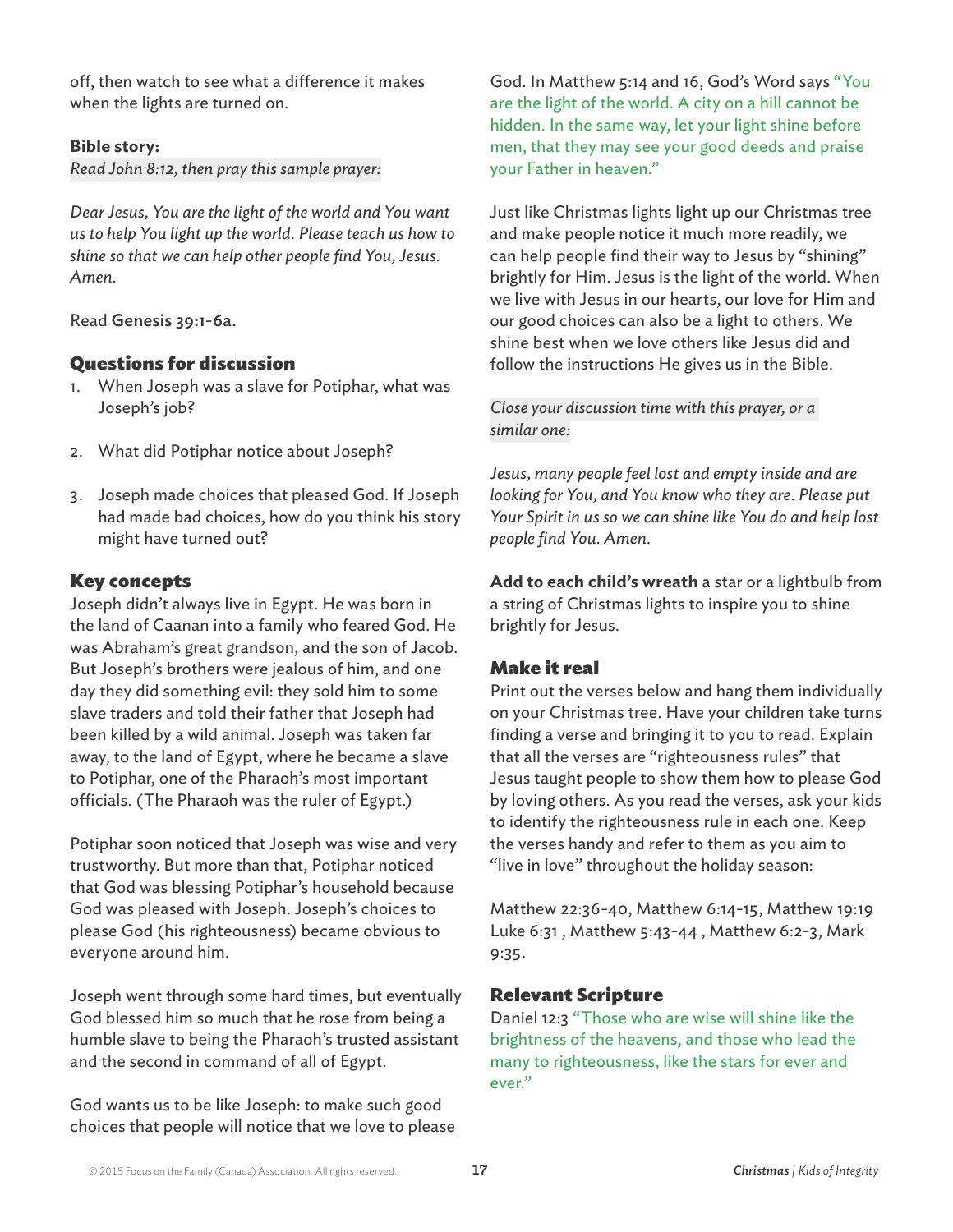Matthew 5:6 "Blessed are those who hunger and thirst for righteousness, for they will be filled."

### *Day 10: A lesson in acceptance*

**Theme:** Acceptance means sharing Jesus' love with *everyone.*

**Lead-in activity:** Watch the movie *A Charlie Brown Christmas*, or read the book of the same title.

### **Bible story:**

*Begin your Bible story time with this prayer based on Acts 10:34-36, John 13:34 and 1 Thessalonians 4:9:*

*Jesus, You are Lord of all. We are not perfect people, yet we are still loved by You! We want to share Your love with everyone, even when they are less than perfect. Please fill our hearts with Your love and teach us to love like You do! Amen.* 

Read Luke 19:1-10 and 1 John 2:5-6.

### Questions for discussion

- 1. Why do you think Charlie Brown liked the scruffy tree?
- 2. What things did the other Peanuts characters say to Charlie Brown to make him feel rejected?
- 3. Has anyone ever said things like that to you?
- 4. In our Bible story, Zacchaeus was rejected by people too. Do you remember why?
- 5. How did Jesus show love to Zacchaeus?
- 6. What do other kids sometimes do that you don't like?
- 7. Do you think Jesus would be happy to go to those kids' homes and spend time with them?
- 8. Who does Jesus love more me or you?

### Key concepts

We like the story *A Charlie Brown Christmas* because it's about compassion and accepting others. Charlie Brown showed kindness and acceptance to the

shabby little Christmas tree and eventually Charlie Brown, too, felt loved and accepted by the other kids.

We share Jesus' love with others when we accept people as they are – even if they smell funny, dress differently or speak or act in ways that seem a little odd to us. Jesus wants us to love everyone, even if they are a little "less than perfect" in our eyes. An important part of loving others is treating everyone as valuable.

*Close your discussion time with this prayer, or a similar one:*

*Jesus, when we feel unloved, please remind us that You love us. Please send Your Holy Spirit to help us to love everyone like You do. We want to say "I love you" both in words and in the way we treat others. Amen.*

**Add to each child's wreath** a sprig from an evergreen tree (like Charlie Brown's tree) to remind everyone that although we aren't perfect, God loves us anyway.

### Make it real

Try to find a "perfect" Christmas tree. (If you have an artificial tree, go for a walk and look for a tree that could be a "perfect" Christmas tree.) As you search, discuss how it is impossible to find the "perfect" tree, just as it is impossible to find (or to be) a "perfect" person. Challenge your kids to keep their eyes open for people who are like the Charlie Brown tree – less likely to be loved because they are not perfect. Ask God to help you figure out a way to make those people feel loved and accepted.

### Relevant Scripture

Acts 10:34-36 "Then Peter began to speak: 'I now realize how true it is that God does not show favoritism but accepts men from every nation who fear Him and do what is right. You know the message God sent to the people of Israel, telling the good news of peace through Jesus Christ, who is Lord of all.'"

John 13:34 "A new command I give you: Love one another. As I have loved you, so you must love one another."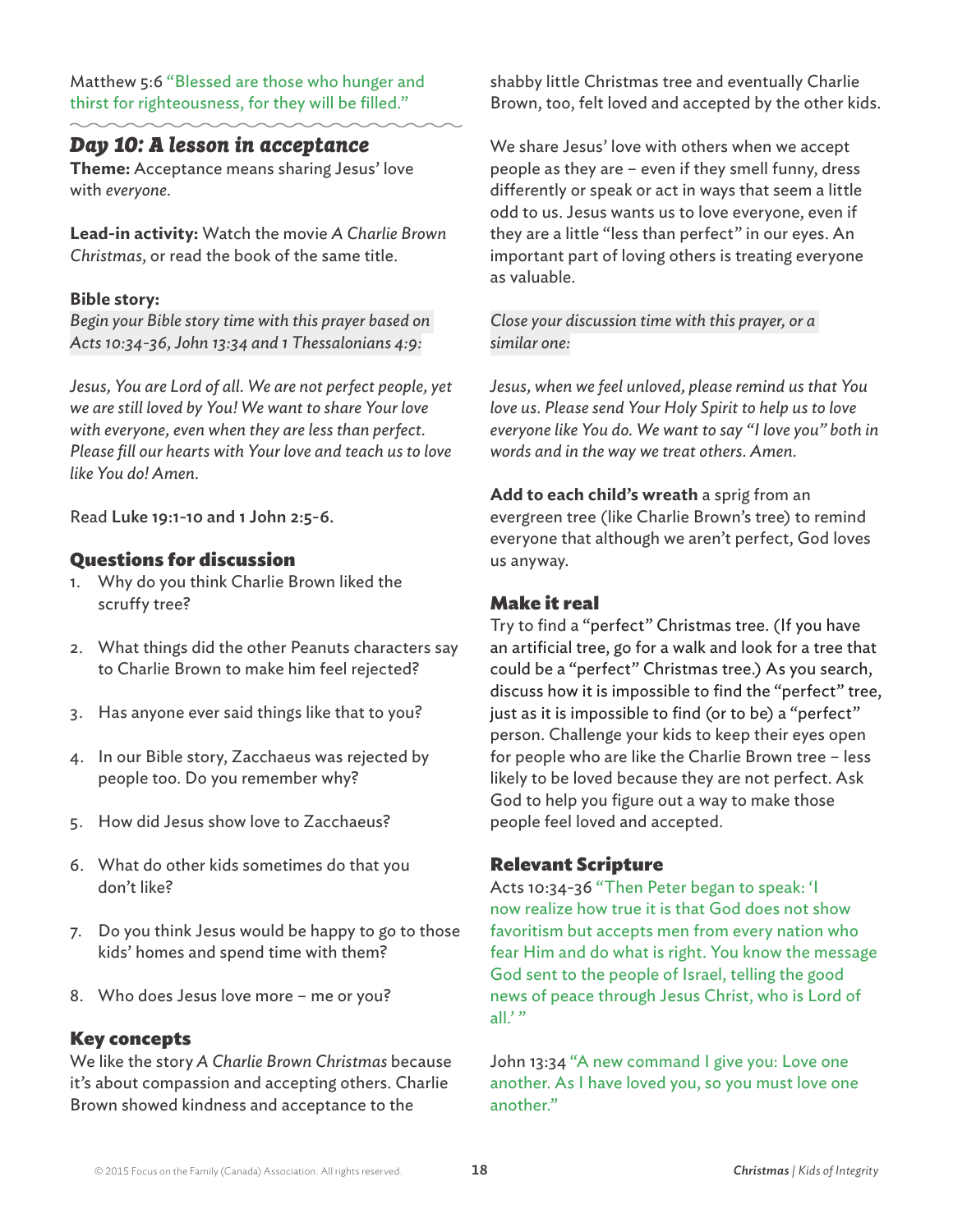1 John 3:18 "Dear children, let us not love with words or tongue but with actions and in truth."

# *Day 11: A lesson in compassion*

**Theme:** We show God's love by showing compassion for those who are hurting or in need.

**Lead-in activity:** Seek God's direction and select a Christmas compassion project you can do as a family. If you are short on time, it could be something as simple as a donation to the food bank.

#### **Bible story:**

*To begin your Bible story and discussion time, read Micah 6:8, then pray this sample prayer:*

*Heavenly Father, we want to walk humbly with You. We want to love mercy as You do. Please show us someone who is hungry, sad or hurting in some other way so we can share Your love with them. Amen.*

Read Matthew 15:29-39.

### Questions for discussion

- 1. How do you feel when you see an animal that is lonely or hungry?
- 2. Would your pet be happy if you fed it, but never loved it?
- 3. Why did Jesus have compassion for the people?
- 4. What kind of miracles did Jesus do for the people?
- 5. What would happen to sheep that did not have a shepherd to care for them?

### Key concepts

When we care for our pets we don't just feed them, we also love them. To care deeply for the needs of another is an expression of our love for them. This tender concern is called compassion.

The Bible tells us that Jesus has compassion for people. We know that Jesus is concerned about those who are sick and hurting, because He healed those who were blind, crippled and unable to speak. We know that He is also concerned about the

physical needs of people who are healthy. In this story, Jesus told His disciples that He was concerned that the people had not eaten for a long time and might collapse from hunger on their way home, so He performed a miracle and fed them before He sent them away (Matthew 15:32).

The Bible tells us that when Jesus saw that the people were like a sheep without a shepherd, He began teaching them many things (Mark 6:34). This shows us that Jesus is also concerned about people's spiritual needs. Although we don't know exactly what He taught the people that day, based on what Jesus said elsewhere in the Bible, we can guess that He was likely telling them about God's amazing love, eternal life and the importance of loving and obeying God and loving each other.

In His Word, God tells us that He expects us to show love, mercy and compassion to others, just as He does. When we do so, God is pleased. He even promises to reward those who show care and concern for others!

### *Close your discussion time with this prayer, or a similar one:*

*Jesus, the Bible says that whoever claims to live in You must live like You did (1 John 2:5). We want to have eyes to see those who are hurting, hands that are gentle like Yours, hearts that are caring, and feet that are willing to go where You send us. Thank you for living in us so that we can share Your love with others. Amen.*

**Add to each child's wreath** an adhesive bandage to remind you that Jesus wants to use you to heal those who are hurting and to share His love with them.

### Make it real

For the remainder of the holiday season, keep a box of adhesive bandages handy. When God shows your family someone who is struggling, write their name on a bandage. Pray and ask God to show you how you can provide for their needs and ask Him to send His Holy Spirit to bring healing where there is pain or sadness.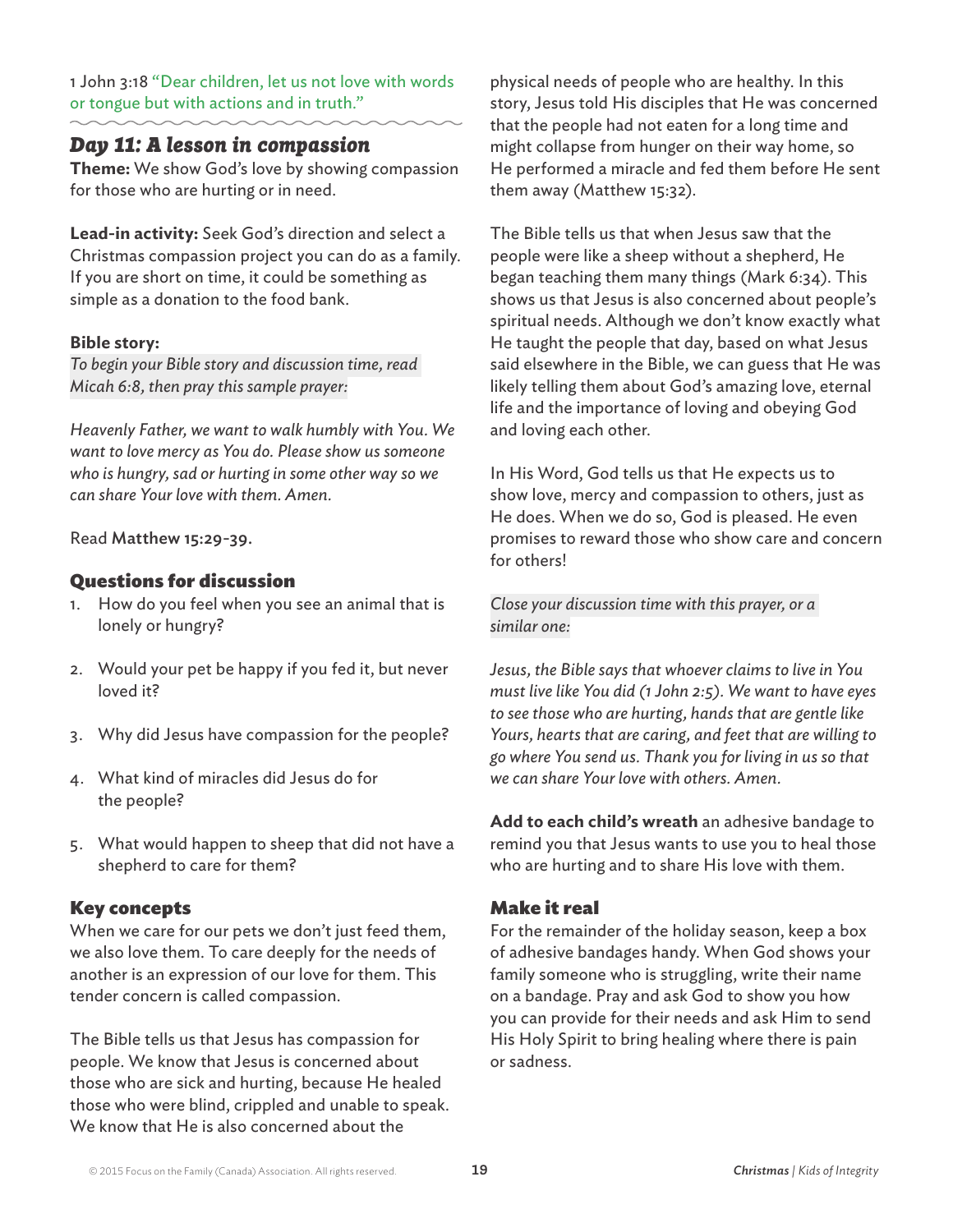### Relevant Scripture

Proverbs 19:17 "He who is kind to the poor lends to the Lord and He will reward him for what he has done."

Proverbs 22:9 "A generous man will himself be blessed, for he shares his food with the poor."

Matthew 25:40 "The King will reply, 'I tell you the truth, whatever you did for one of the least of these brothers of mine, you did for Me.'"

1 John 4:21 "And He has given us this command: Whoever loves God must also love his brother."

#### *Day 12: A lesson in contentedness*

**Theme:** When we have a thankful, content attitude, we enjoy the gift of peace too.

**Lead-in activity:** Make a "manger" for baby Jesus by filling a shoebox with dried grass, straw or shredded paper.

Before you start your Bible story discussion, and without your children's knowledge, print out each of these verses on a small strip of paper, roll each one up tight, and hide them in the straw of your manger: Hebrews 13:5; Romans 14:17; Psalm 73:23-24.

#### **Bible story:**

*Read Proverbs 14:30 and Colossians 3:15-17, then pray this sample prayer:*

*Dear Jesus, we want to have peaceful hearts. Please help us to be content with what we have, because we don't want envy or jealousy to eat away at us inside and spoil our sense of peace. Amen.* 

Read Luke 2:1-16.

#### Questions for discussion

- 1. Would you like to sleep in an animal feeding trough like Jesus did?
- 2. What does this make you thankful for?
- 3. What else are you thankful for?

Now read Luke 12:13-21.

- 4. Why did the man come to Jesus?
- 5. What did Jesus say to him about greed and possessions?
- 6. What was wrong with the way the rich man used his possessions?
- 7. Can you think of times when you envy others?
- 8. What helps you when you are tempted to envy others?

#### Key concepts

From what we know about Joseph and Mary, it seems that when they came to Bethlehem where Jesus was born, they had very little money. Although Jesus was king of the whole world, His first bed was not a lovely soft crib full of colourful blankets and stuffed toys. Instead, he slept in a manger in a stable, where animals were kept. A manger is a feeding trough were people put the hay to feed their animals.

When Jesus had grown up and was teaching the people, a man came to Jesus hoping that Jesus would make his brother share his inheritance with him. But instead, Jesus warned the man about being greedy and always wanting wealth and possessions. Jesus said there are more important things to think about. Instead of always thinking about what we can *get*  for ourselves to enjoy, we should be thinking about how we can *give* some of what we already have to please God.

It's easy to compare what we have with what others have. But constant comparison causes discontent. If we look at what others have and wish it were ours, it makes us forget to be thankful for what we do have. When we are tempted to envy others, we can stop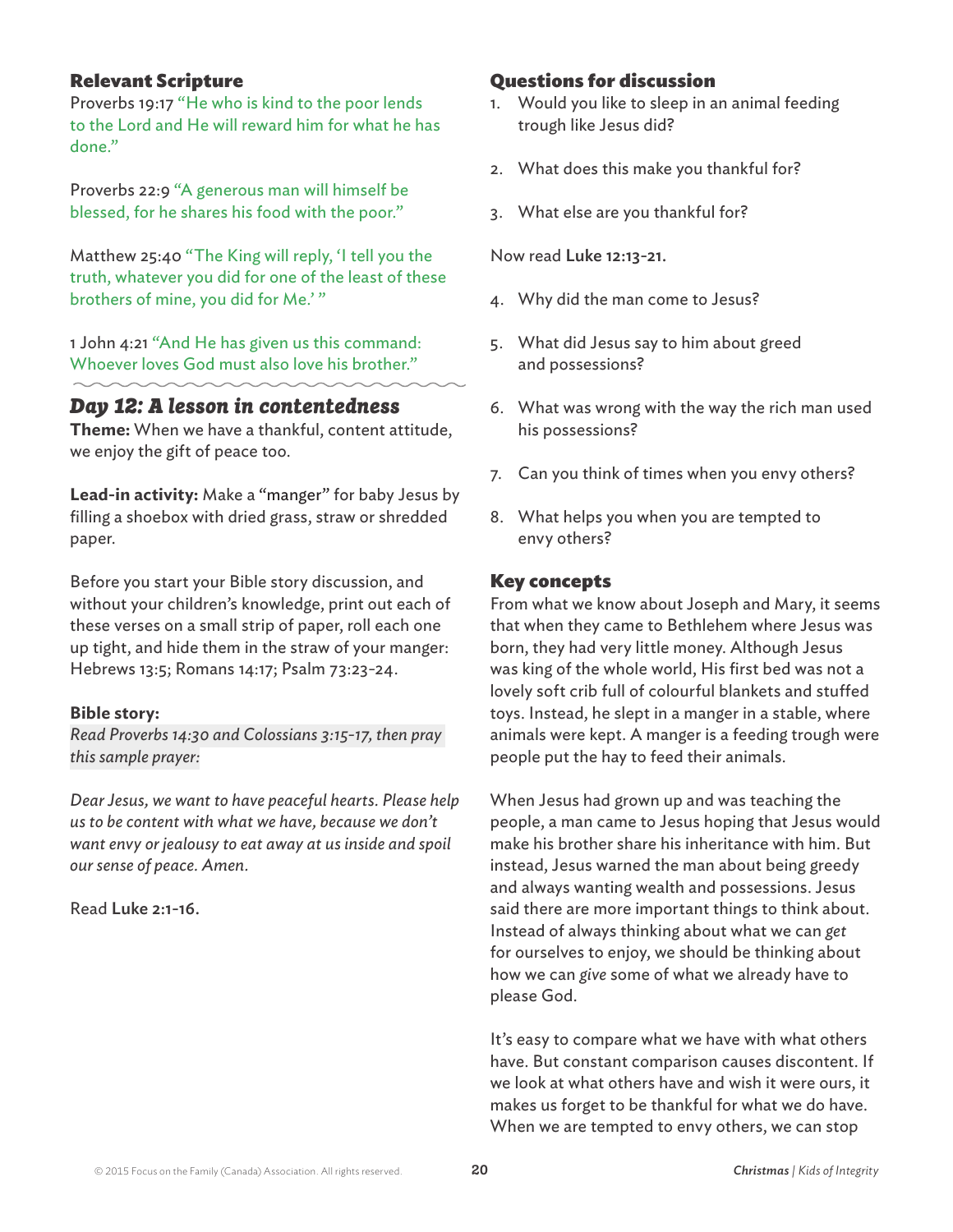and say thanks to God for all the good things we already have.

As believers in Jesus, we have some very special things we can always be thankful for.

*At this point, let your children take turns searching for one of the Bible verses hidden in the manger. Read each verse aloud and ask your children to identify things they can give thanks for, based on the verses.*

God wants us to be content with what we have and to be especially thankful that we have Jesus as our friend, for the power and the closeness of His Holy Spirit living in us, and for the promise of spending eternity in heaven with Him.

*Close your discussion time with this prayer, or a similar one:*

*Jesus, thank you for promising to be with us always. Please help us find such great joy in being with You that we forget to want other things. Amen.*

**Add to each child's wreath** a miniature bundle of hay or dried grass as a reminder to be content.

### Make it real

Play the "contentedness challenge" game from the **hands-on options** section of the Kids of Integrity lesson on **contentedness**.

### Relevant Scripture

Hebrews13:5 "Keep your lives free from the love of money and be content with what you have, because God has said, 'Never will I leave you; never will I forsake you.'"

Proverbs 14:30 "A heart at peace gives life to the body, but envy rots the bones."

Colossians 3:15 "Let the peace of Christ rule in your hearts, since as members of one body you were called to peace. And be thankful."

σ

# Hands-on options

*These simple activity ideas will help you create "memorable moments" that reinforce the messages you've shared with your children during your Bible story times. There's no need to do all these activities. Choose as few or as many as you like. You can do them in conjunction with your Bible story times, or at a different time of the day – whatever suits you best.*

# *Wrap gifts – a reminder about acceptance*

*creative crafts*

As you wrap Christmas gifts together, point out how each package is unique. Talk about how God made each person unique too, in looks, preferences and abilities. Read Psalm 139:13-16 and discuss the differences between your family members. Stress that each person is cherished by God. Then pray, thanking God for each person in your family and for the ways each one uniquely enriches your family.

### *Make an Advent blessings tree – a reminder about contentedness creative crafts*

To encourage gratefulness instead of greed during the Christmas season, make an Advent blessings tree.

Purchase 25 clear, plastic, fill-able ornaments online or from a craft store. Each day in December, fill an ornament with a visual reminder of something that you are thankful for.

For example, if children are thankful for your pet dog, fill an ornament with tiny "doggy bone" biscuits made from modelling clay. If you are thankful for snow, fill a ball with shredded coconut to represent snowflakes. Other "stuffers" could be photos of special people, drawings or small toys.

As you fill the ornaments, take time to thank God for the blessings He has placed in your lives. Here are a few verses to add to the ornaments, or to read aloud to encourage thankfulness: 1 Chronicles 16:8; Psalm 34:8-9; Psalm 100:4; Psalm 107:1,8-9; Psalm 118:28-29; Colossians 3:15; Hebrews 12:28.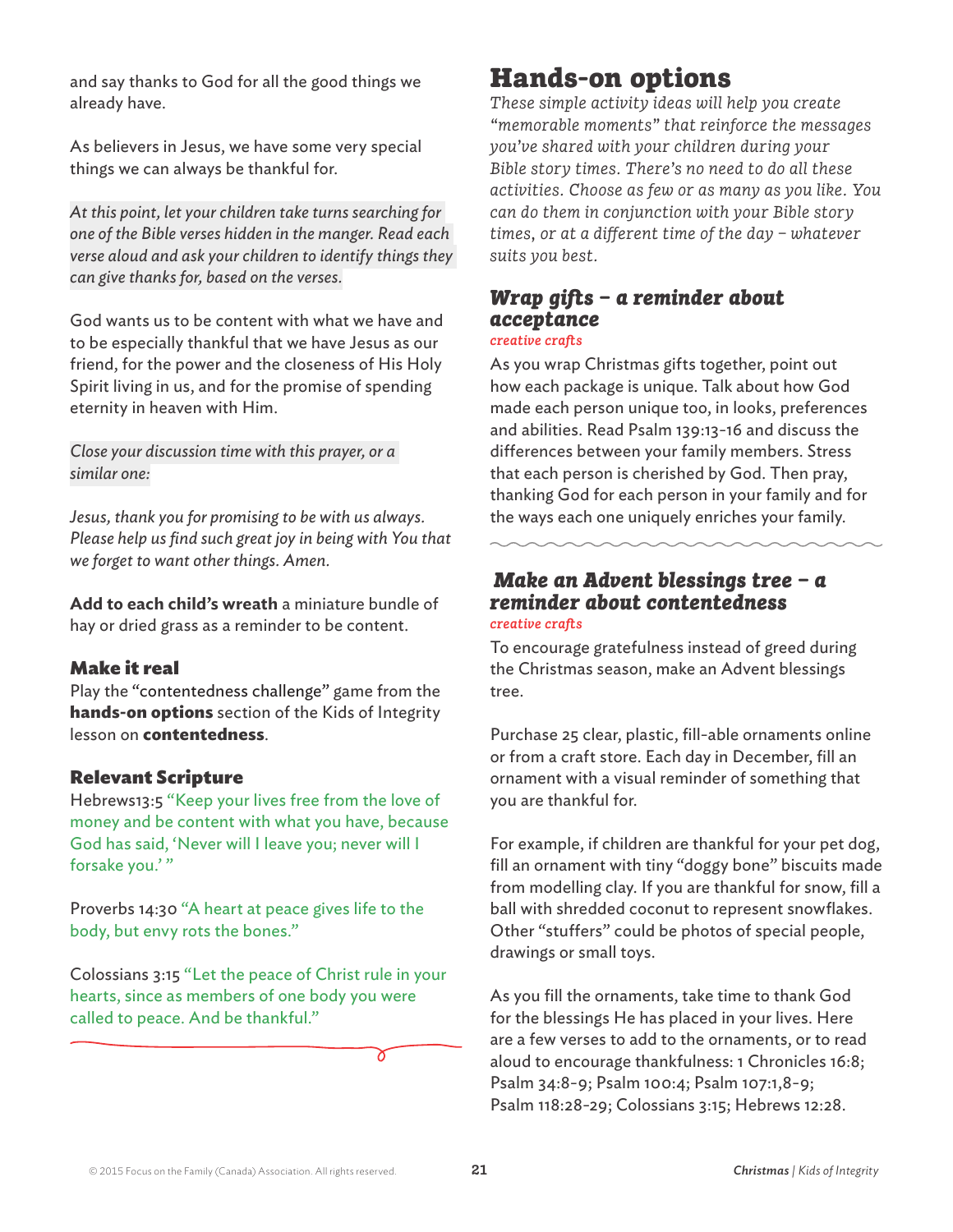*Alternative options:* Instead of hanging your Advent blessings on a tree, display them in a festive basket or bowl, or hang them from ribbon over a window or along a fireplace mantel.

#### *Candy cane crunchin' – a reminder about faithfulness fun with food*

Eat a candy cane each and talk with your children about Jesus being like a faithful shepherd to us. Read Psalm 23 and search the Internet for *The Legend of the Candy Cane* and read it to your children while they savour their peppermint treat.

### Relevant Scripture

Micah 5:4-5a "He will stand and shepherd His flock in the strength of the Lord, in the majesty of the name of the Lord His God. And they will live securely, for then His greatness will reach to the ends of the earth. And He will be their peace."

# *Christmas lights – a reminder about joy*

*drive time*

Whenever you notice some pretty Christmas lights, pretend they are birthday candles for baby Jesus. Say "Happy Birthday Jesus" and sing the Happy Birthday song:

*Happy birthday to You*

*Happy birthday to You*

*Happy birthday dear Jesus*

*We really love You!*

# *Gift opening – a reminder about contentedness*

#### *other*

Help your children practice contentedness by wrapping up two "unequal" gifts. For example, wrap up a full-size chocolate bar and then a treat-size chocolate bar. Discuss with your children what it means to envy and what it means to boast, then hand out the gifts for them to open.

Discuss with your children how it might be easy to be envious of a gift someone else receives, or overly boastful about a gift you really like. Pray and ask God to help you be content with whatever gifts you receive this Christmas. (Hopefully your children will decide to redistribute the chocolate fairly!)

### *Cleaning house – a reminder about forgiveness and righteousness physical activity*

Get your kids thinking by comparing cleaning your house to cleansing your heart from sin. Point out to your children that, just as it's much more pleasant to live in a clean house, God delights in living or dwelling in hearts that are clean and free from sin.

Pray based on Psalm 51:10 and Matthew 5:8 and ask God to forgive your sin, cleanse your hearts, send His Spirit to live there, and help you continue to make choices that keep your hearts "clean" and free from sin.

## Relevant Scripture

Psalm 51:10 "Create in me a pure heart, O God, and renew a steadfast spirit within me."

Matthew 5:8 "Blessed are the pure in heart, for they will see God."

# *Make a homemade gift – a reminder about generosity*

*creative crafts*

Help your children practice hands-on generosity by spending time making a kid-crafted gift for a family member or friend. If you'd like to make a very simple but beautiful "baby Jesus in a manger" Christmas ornament, you'll find instructions in the **hands-on options** section of the **joy** lesson under the heading "celebrate the joy of Christmas in July."

# *Footprints in the snow*

#### *physical activity*

While you're outside having fun in the snow, challenge your children to see if they can walk in your tracks. Later, ask these questions to start a discussion time: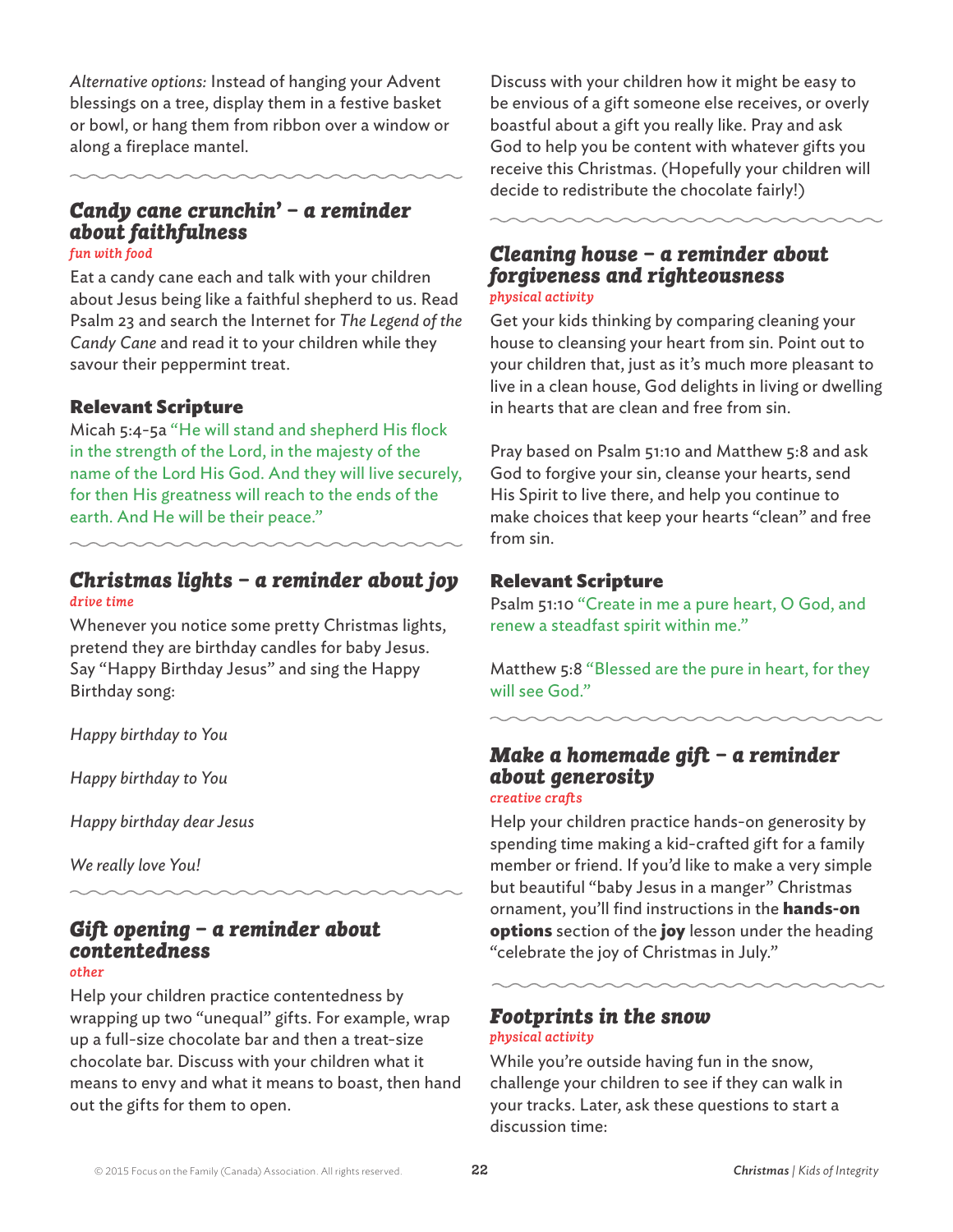### Questions for discussion

- Did Jesus walk with a swagger and expect others to treat Him like a king?
- Can you think of any Bible stories that give us clues about how Jesus treated other people?
- How can we care for others as Jesus did?

# Key concepts

Share with your children that you try to "follow in Jesus' footsteps" i.e., live as He lived. Point out to your children that Jesus "walked" or lived in a way that showed He was always looking out for the needs of others. Jesus gives us His Spirit to live in us so that we can live and love like He does.

Pray and ask Jesus to fill each of your family members with His love so you have *lots* of Jesus' love to share with others. Introduce the theme *Jesus in me means I care for you*. During the holiday season, use this phrase as a way to affirm your children when you notice them being respectful or considerate, or treating others with kindness or gentleness

# Relevant Scripture

1 John 2:5-6 "But if anyone obeys His word, God's love is truly made complete in him. This is how we know we are in Him: Whoever claims to live in Him must walk as Jesus did."

Matthew 11:29 "Take My yoke upon you and learn from Me, for I am gentle and humble in heart, and you will find rest for your souls."

Ephesians 4:2 "Be completely humble and gentle; be patient, bearing with one another in love."

# *Search for the real Santa - a reminder about generosity*

### *other*

Sadly today, the Santas your children are likely to encounter in stores tend to ask children, "What do you want for Christmas?" which can foster selffocused greed. To counter this perspective, find and share a story about Saint Nicholas, who was generous and focused on giving to others.

Encourage your children to be generous, like the original Santa, by challenging them to consider "What can we *give* this Christmas?" Read Acts 20:35 together and ask your children, "How can we spread the joy of Jesus by being kind to the needy?" Each time you see a Santa, remind your children that the original Santa became famous for being generous.

# Relevant Scripture

Proverbs 14:21 "He who despises his neighbor sins, but blessed is he who is kind to the needy."

Proverbs 14:31 "He who oppresses the poor shows contempt for their Maker, but whoever is kind to the needy honors God."

Acts 20:35 "In everything I did, I showed you that by this kind of hard work we must help the weak, remembering the words the Lord Jesus Himself said: 'It is more blessed to give than to receive.' "

1 John 3:17 "If anyone has material possessions and sees his brother in need but has no pity on him, how can the love of God be in him?"

# *Craft a prayer Advent calendar creative crafts*

Practice faithfulness in prayer by making an Advent calendar featuring pictures of family members, friends, your pastor, missionaries and others who need your prayer support. Each day as you open one of the little doors in your calendar, pray for that person or need.

If you don't have time to make an Advent calendar, put slips of paper in an envelope or in a jar and draw one out each day. As you open greeting cards that arrive in the mail or via email, pause and pray for the friends who sent it. Similarly, as you prepare your Christmas cards, you can pray for those friends too.

### *Make a paper chain creative crafts*

Make a paper chain that "grows" during the month of December by adding a link when you notice family members acting like Jesus.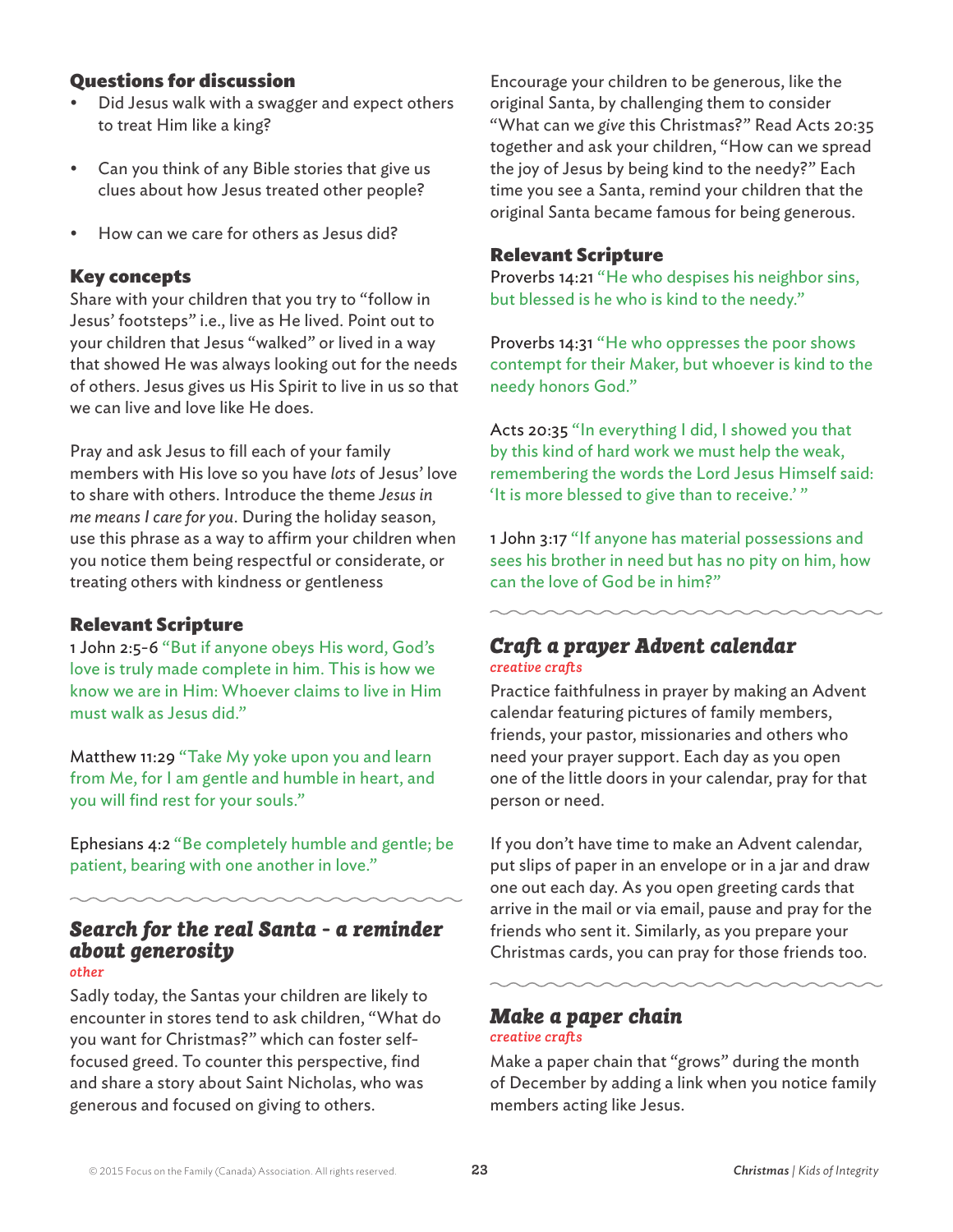Begin by displaying a basketful of colourful paper strips in a central location. Let your children know that when someone is noticed sharing God's love in your home, they will get to add a link to the paper chain. Write on each new link a summary of how God's love was shared with others. For example, *Ben waited patiently for supper to be served. He showed his love for Mom and Dad.* 

You can explain, too, that just as Christmas decorations make your home beautiful, your lives are attractive if they are "decorated" with Christlike traits like love, joy, peace, patience, kindness, compassion, gentleness, faithfulness and selfcontrol.

Emphasize that these character traits are often linked to each other: when we are loving toward others, it produces a wonderful "chain reaction" and other people are encouraged to live in love too. The Bible says, "Love is patient, love is kind" (1 Corinthians 13:4a). In turn, patience and kindness bring peace and joy to relationships.

Remind your children that it is the Holy Spirit living in us who makes us want to act like Jesus. His love in our hearts starts a chain reaction of more and more love being shared.

On Christmas Eve, Christmas Day or New Year's Eve, read through the links together and thank God for the many ways His love is evident in your family.

### Relevant Scripture

1 Corinthians 13:4-6 "Love is patient, love is kind. It does not envy, it does not boast, it is not proud. It is not rude, it is not self-seeking, it is not easily angered, it keeps no record of wrongs. Love does not delight in evil but rejoices with the truth."

Galatians 5:22-26 "But the fruit of the Spirit is love, joy, peace, patience, kindness, goodness, faithfulness, gentleness and self-control. Against such things there is no law. Those who belong to Christ Jesus have crucified the sinful nature with its passions and desires. Since we live by the Spirit, let us keep in step with the Spirit. Let us not become conceited, provoking and envying each other."

# *Christmas Bingo*

#### *creative crafts*

Make your own family game card and score a Bingo by showing love to other members of the family.

- **1** Begin by brainstorming as a family, listing ways that family members can show love and kindness to one another. You'll need at least 24 ideas. (The list that follows will help get you started.)
- 2 Draw up a large table that has five rows and five columns (25 squares in all).
- *3* In the centre square, write the word "unity" and illustrate the square with a heart. This will be the "free score" square.
- *4* In the remaining 24 squares, write or illustrate each one of your 24 ideas.
- **5** Post the Bingo card in a prominent location and play the game for a few days, letting your children take turns crossing off the relevant squares as the tasks are completed. Your goal is to complete one row (vertical, horizontal or diagonal) per family member. For example, if you have four people in your family, complete four rows. Celebrate your family's accomplishment with a special celebration or treat that everyone will enjoy.

Here are some ideas for your Bingo squares:

- Let someone go ahead of you through a doorway.
- Listen carefully to someone who is telling a story.
- Sincerely compliment another family member.
- Offer to do a job without being asked.
- During a meal, pass the food as soon as you are asked.
- Let someone else choose which game to play.
- Allow another child to play with a favourite toy first.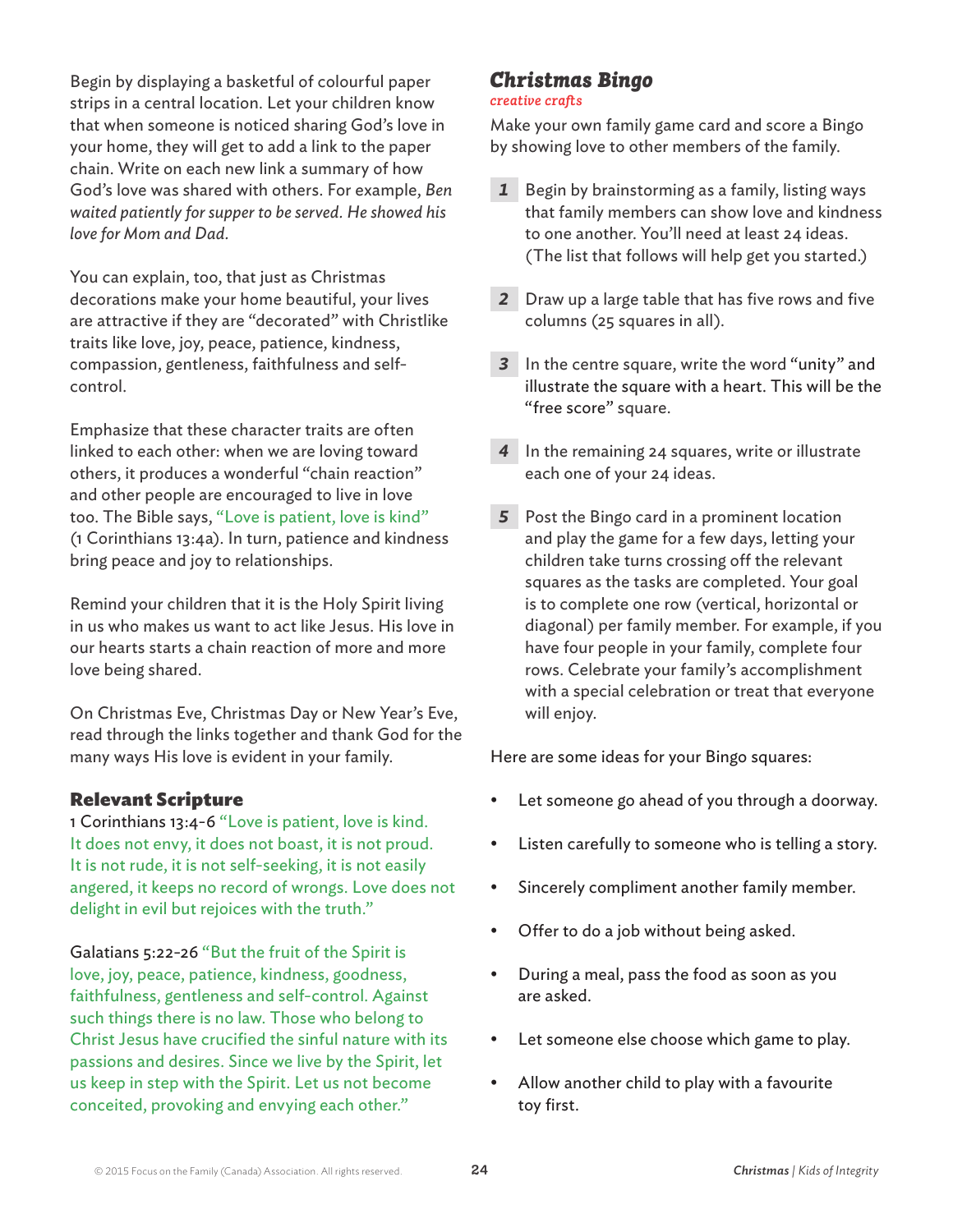- Eat a food you are less than fond of without whining.
- Plan or make a meal together.
- See someone working and offer to help.
- Do a job that requires two people to complete (i.e. folding a blanket or a sheet, or sweeping a floor with one person holding the broom and the other a dustpan).
- Share a special treat.
- Overlook a rude comment.
- Encourage someone who is glum.
- Let another person speak first.
- Give someone else the preferred seat or cup or blanket etc.
- Carry a heavy object together.
- Share a sink nicely.
- Walk away from a potential conflict.
- Let another person speak first.
- Do an unpleasant job cheerfully.
- Forgive someone before they say sorry.
- Set the table together.
- Choose not to be offended by a loud or smelly noise.
- Share a small space without shoving and pushing.
- Give someone else the larger portion of dessert.
- Give someone a hug.
- Let someone think they are right, even if you know they are wrong.
- Surprise someone by doing a job that is usually theirs to do.
- Laugh together.
- Before having seconds, offer them to others first.
- Everyone help clean up after supper.
- Say nothing negative for an hour.
- While driving, allow another car to go ahead.
- Play a board game without fighting.
- Shovel snow like two graders working in tandem.
- Modify the words to a carol and sing it together.
- Help another family member clean their bedroom.
- Wrap gifts together.
- Let someone else choose which music to have on.
- Read an inspiring Christmas story aloud.

### Relevant Scripture

James 3:17 "But the wisdom that comes from heaven is first of all pure; then peace-loving, considerate, submissive, full of mercy and good fruit, impartial and sincere."

Philippians 2:1-2 "If you have any encouragement from being united with Christ, if any comfort from His love, if any fellowship with the Spirit, if any tenderness and compassion, then make my joy complete by being like-minded, having the same love, being one in spirit and purpose."